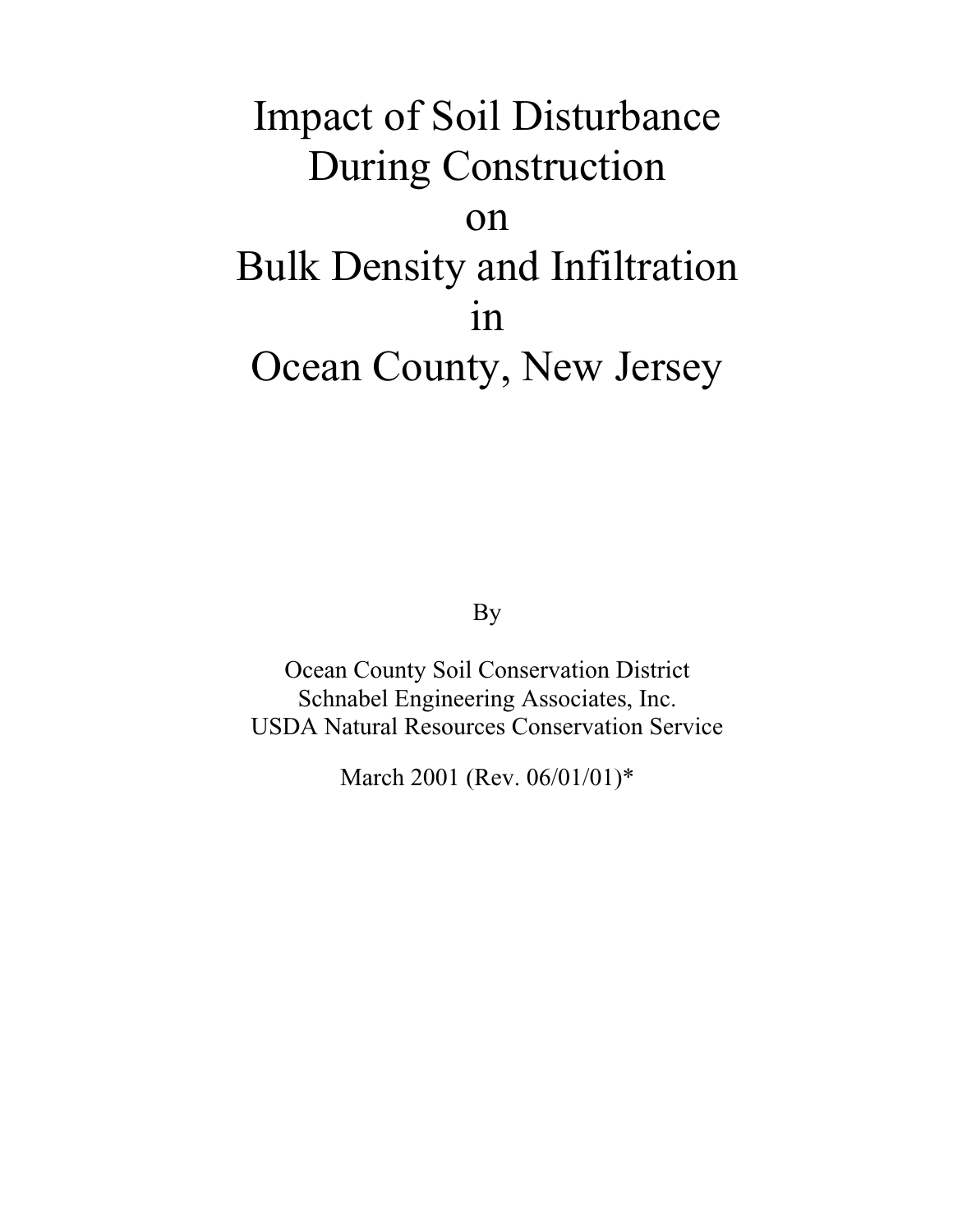# **Abstract**

A study was conducted of undisturbed and disturbed urban soils in Ocean County, New Jersey to investigate the impact on soil infiltration rates due to modification and compaction during construction operations, to examine if the effects are significant enough to alter the Hydrologic Soil Group (HSG) classification or Runoff Curve Number, and to provide additional guidance in the use of TR-55 for the design of structural stormwater management practices.

In soils highly disturbed by heavy equipment and in pasture in good hydrologic condition, measurements of bulk density and infiltration rates were conducted both *in situ* and on reconstituted samples prepared by the USDA, NRCS National Soil Mechanics Center. The results show that as soil bulk density increases to 1.65  $g/cm<sup>3</sup>$ , infiltration rates of the soil decrease rapidly. When the bulk density increases above 1.65 g/cm<sup>3</sup>, infiltration rates decline slowly, approaching zero. The measured infiltration rates for disturbed soils with high bulk densities were significantly lower than expected. NRCS Technical Release 55 (TR-55) provides guidance for estimating the runoff for undisturbed and uncompacted disturbed conditions, but not for the compacted condition. Recommendations have been made for further research to allow the development of additional guidance for estimating Runoff Curve Numbers from vegetated disturbed soils in Ocean County.

The measured infiltration rates of undisturbed wooded and pastured soil were higher than expected. It is recommended that additional data be obtained and analyzed to determine if the USDA NRCS Runoff Curve Numbers accurately reflect the runoff from undisturbed soils in Ocean County.

\* A typographical error between Table 2 and the data in the Appendix and other tables and graphs was corrected.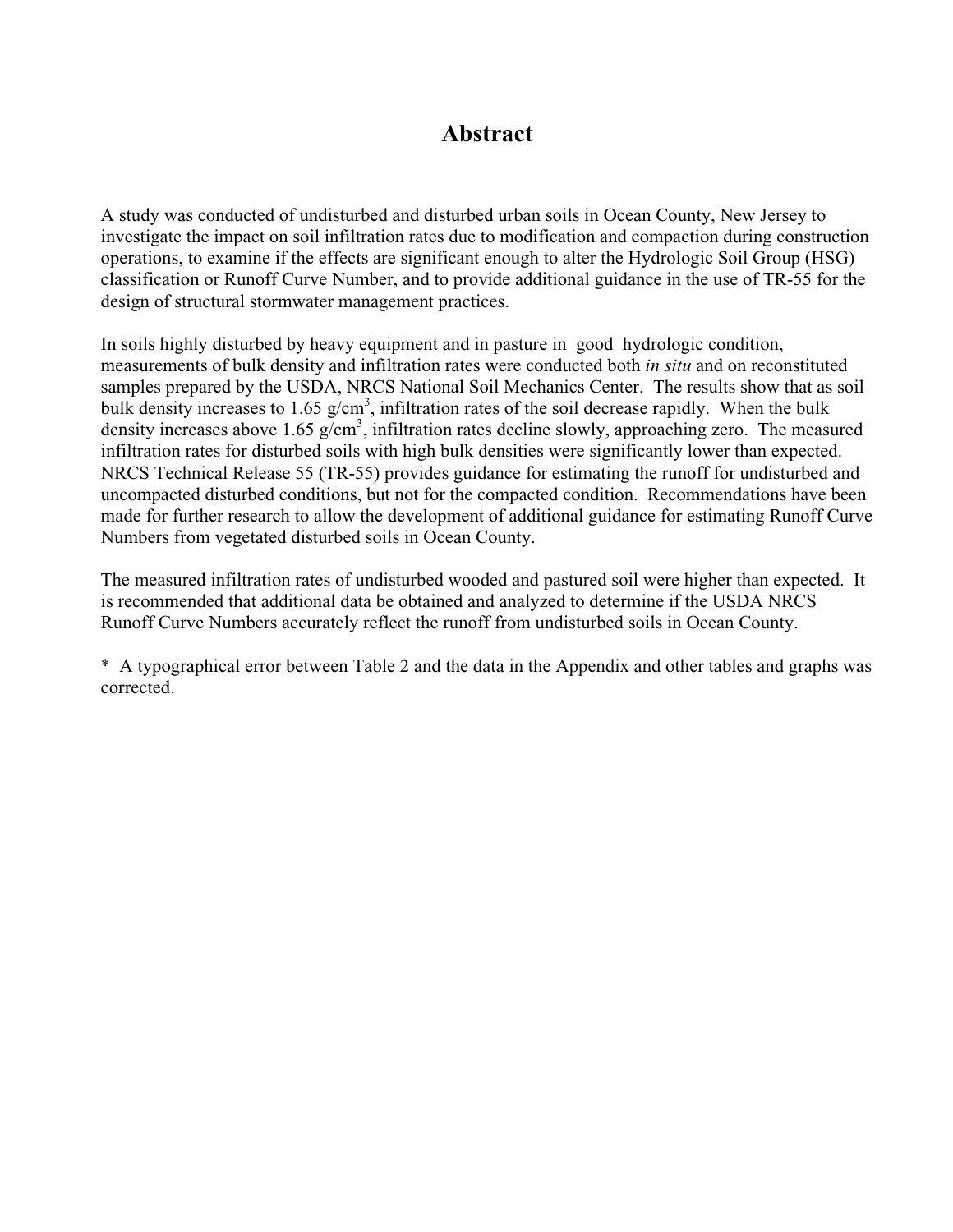# **An Investigation of the Effects of Soil Disturbance on Bulk Density and Infiltration in Ocean County, New Jersey March 2001**

#### **Introduction**

Ocean County Soil Conservation District (OCSCD) personnel have observed that runoff from many recently constructed housing developments exceeds estimates made using the procedures contained in NRCS Technical Release 55, (TR-55), Urban Hydrology for Small Watersheds. In addition, OCSCD personnel have observed lawn areas that remain saturated for extended periods of time even though the underlying soils are sandy in texture. This led to an investigation by OCSCD to determine whether these observations have any basis in fact. OCSCD received the assistance of the USDA Natural Resources Conservation Service (NRCS) and obtained the services of Schnabel Engineering Associates in conducting this study.

# **Objective**

The objectives of the study are to investigate the impacts on soil infiltration rates due to modification and compaction during construction operations, to examine if the effects are significant enough to alter the Hydrologic Soil Group (HSG) classification or Runoff Curve Number, and to provide additional guidance in the use of TR-55 for the design of structural stormwater management practices.

#### **Background**

Saturated yards, pools of standing water in crawl spaces, and the premature death of landscape plants are common in some recently constructed large housing developments. Lawns will not grow without placement of sod and installation of irrigation systems. Even brief irrigation causes runoff into the street and/or ponding. However, if the lawns are not watered at least every second day during hot weather, they suffer from drought. Iron stains on the sidewalks indicate the formation of ferrous iron oxide in the lawn areas and its subsequent precipitation as ferric iron oxide as the seepage water flows over the concrete and is exposed to air. While front yards usually have positive drainage to the street, many less sloping backyards have surface inlets connected to shallow perforated drains running out to the curb to remove excess water. These curb drains may seep for a week or more after a rain, even when irrigation systems are turned off. On compacted soils, these indicators of surface and lateral subsurface flow occur regularly on soils considered to be porous, well drained to excessively drained, with a water table deep below the surface.

The primary method of site preparation on most recent housing developments involves extensive clearing and grading with significant cuts and fills. High soil density is desired to eliminate settlement cracking of foundations.

A less prevalent method of construction, although more common in the 1950 s, is to build an individual house on a separate lot where the limit of disturbance is confined to that footprint alone. When construction is confined to areas selectively cleared and to limited grading, the size of the equipment is usually reduced and there is less soil disturbance.

Typically most stormwater management designs rely solely on structural practices to reduce adverse impacts of urban development. These practices are dependent on accurate design data, particularly the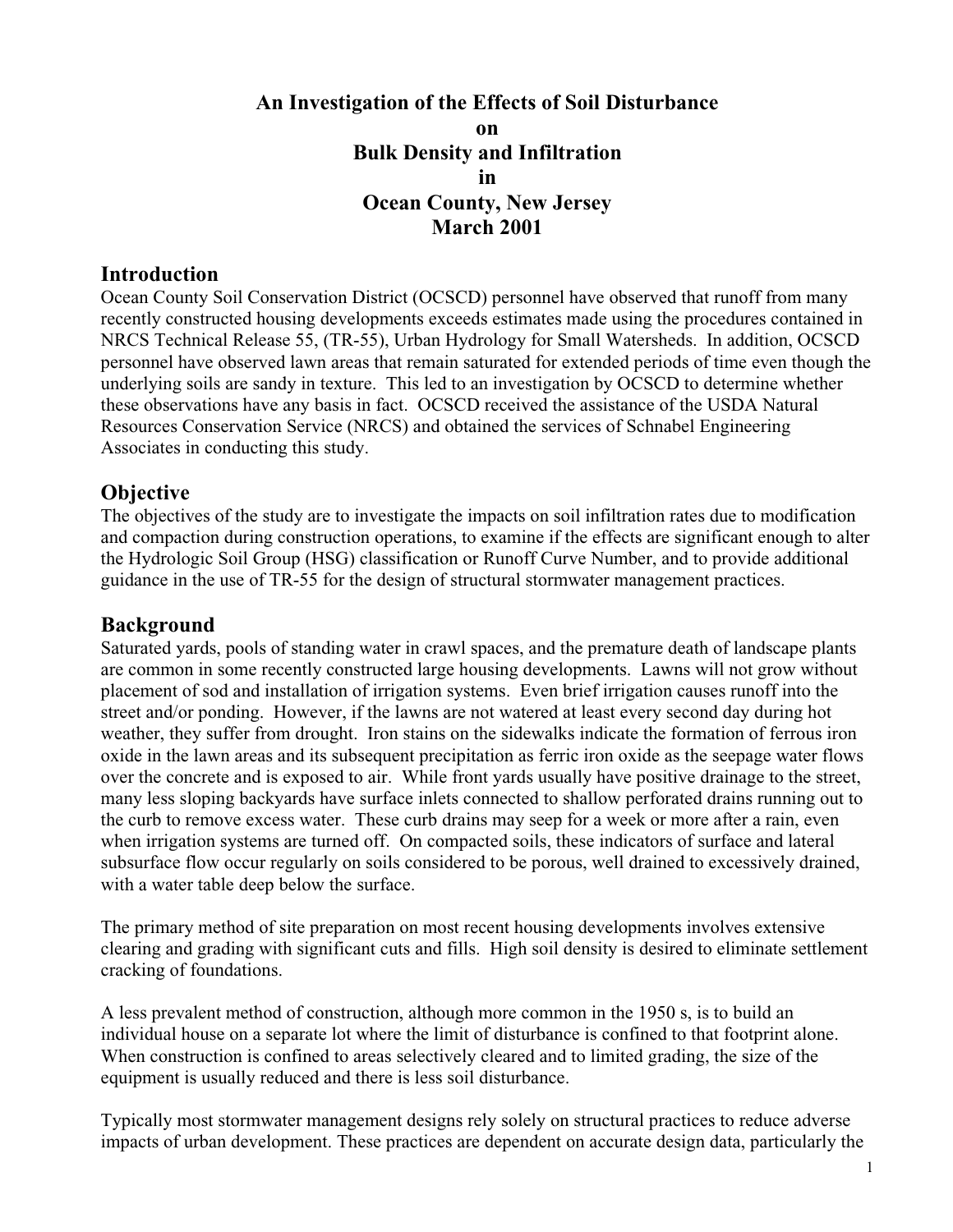land use/soil information for both pre- and post-development conditions. Infiltration practices that mimic natural pre-development hydrology are seldom used. Presently, there are few incentives to leave areas undisturbed to establish a rain garden or to utilize such areas for infiltration to reduce the total volume of runoff and provide water quality benefits. The ability of healthy soils to accept rainfall at the point of impact is an essential component of any stormwater management design, and the condition of the soil following land disturbance has a profound impact on the runoff, infiltration, and groundwater recharge. Soil management can provide greater opportunities to enhance the overall stormwater management design by incorporating infiltration into the design to mimic natural hydrologic conditions.

# **Methodology**

Both bulk density and infiltration tests were conducted at eight locations in Ocean County. At each site a soil pit was dug to provide a soil description and to collect bulk density data from all layers within 20 inches of the ground surface. After evaluation of the bulk density results, infiltration measurements were conducted in the densest layer. Three replications of all bulk density and infiltration measurements provide the basis for the mean values presented herein.

The bulk density data were collected using the Core Method for Determining Bulk Density 30-2, Method of Soil Analysis, Physical and Mineralogical Properties, Including Statistics of Measurement and Sampling, Agronomy No. 9 Part 1, American Society of Agronomy. The procedure is briefly described as follows:

With this method, a cylindrical metal sampler is pressed or driven into the soil to the desired depth and carefully removed to preserve a known volume of sample as it existed *in situ.* The sample is dried at 105° C and weighed. Bulk density is the oven-dried mass divided by the field volume of the sample. The calculation of bulk density is on a whole soil basis.

Samples were taken using a 3 X 3 Uhland sampler and heated in a laboratory oven until a constant weight was obtained. After the surface was sampled, successive layers were removed so sampling could take place on a level surface. To gain access to the lower depths, a pit about 30 inches square was dug by carefully removing the soil in level layers so that three samples could be accurately obtained from each depth. The sampler had over-cuts of about one inch below and \_ above, which were trimmed off after the sample was removed from the sampling tool.

The measurement of infiltration was conducted in conformance with the procedure outlined in ATSM D-3385 - 75 Infiltration Rate of Soils in Field Using Double-Ring Infiltrometer with a single exception. The method calls for an outer ring of 24 in diameter and an inner ring of 12 inches. The soils were so dense that it was not possible to hammer the larger ring to the required depth. Therefore, the 12 diameter ring was used as the outside ring and the 3 diameter bulk density sampler was substituted as the inside ring. The difference in diameter of the outer ring was considered to have adequately restricted the lateral flow away from the inner ring. By digging down to the dense layer, not only was the infiltration of that layer determined, but also its saturated permeability. The length of time to obtain a constant rate varied but all had nearly leveled within a few hours.

The sites selected for testing represent a range of soil conditions, from undisturbed woods, pasture in good condition, to highly disturbed or modified. The sites identified as Subdivision Lawn 1 , Garage Lawn , Subdivision Lawn 2 and Athletic Field are representative of highly disturbed sites where significant grading of the original topography by heavy construction equipment has taken place. The Cleared Woods site has been cleared and the duff layer removed by heavy equipment but has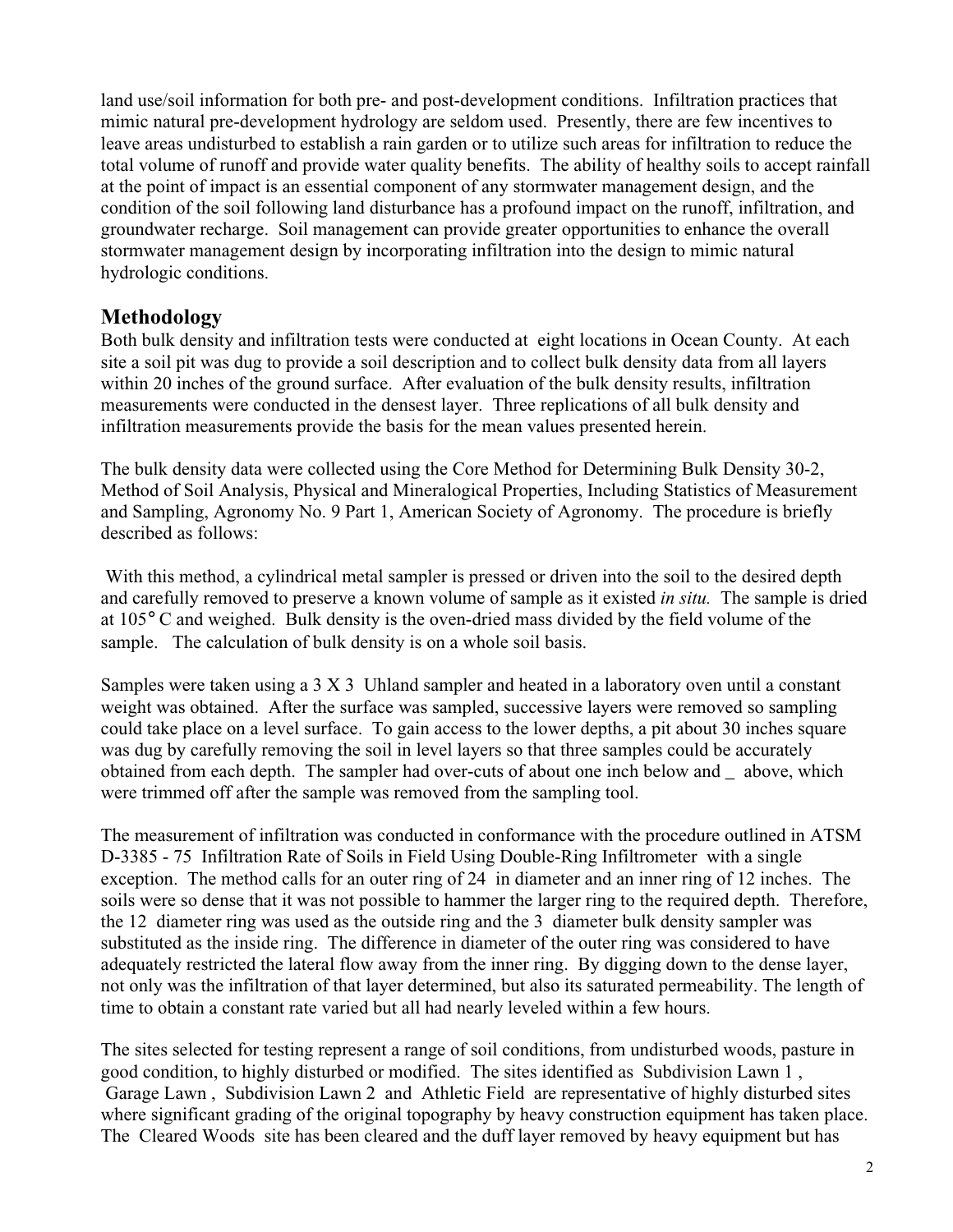not undergone any significant grading. In order to compare the typical large tract construction to a less intensive type, the single house site was selected. This location is representative of the lot-by-lot construction where overall topography changes are minimal and light construction equipment is used. Pasture was particularly included since the runoff attributes of this land use are assumed in TR-55 as characteristic of the pervious lawn areas used in determining CN s for residential areas.

# **Data and Results**

The results of the testing conducted at each location are summarized in Tables 1 and 2. The bulk density and permeability data presented in Table 1 are the mean of the three replications in a layer within 20 inches of the soil surface at each of the seven locations. Table 2 indicates the original soil series and the HSG, as identified in the soil survey and listed in TR-55. The assigned HSG for the Athletic Field was based on the soil texture in conformance with Appendix A of TR-55. This location was mapped as a sand pit in the Ocean County Soil Survey and, therefore, did not have a HSG designation. The *minimum* infiltration rates for row crops corresponding to each HSG are referenced in Appendix A of TR-55. Group A has a rate greater the 0.3 in/hr, Group B has a rate between 0.15 and 0.3 in/hr, Group C has a rate between 0.05 and 0.15 in/hr, and Group D has a rate less than 0.05 in/hr.

Appendix A of this report contains the detailed logs of the soil profiles recorded at each site, a description of the site condition and a complete listing of the bulk density and infiltration test results. Appendix B contains the results of tests conducted at the NRCS National Soil Mechanics Center located in Lincoln, Nebraska. Samples from each of the test sites were sent to the lab for index and permeability tests. The index test includes gradation analysis and determination of the liquid and plastic limits for classification of the sample in conformance with the Unified Soil Classification System. Maximum dry densities and optimum moisture contents were determined using the Standard Proctor Method. At optimum moisture, cores were packed to the approximate density of the field condition. Without drying the cores, measurements of hydraulic conductivity were conducted.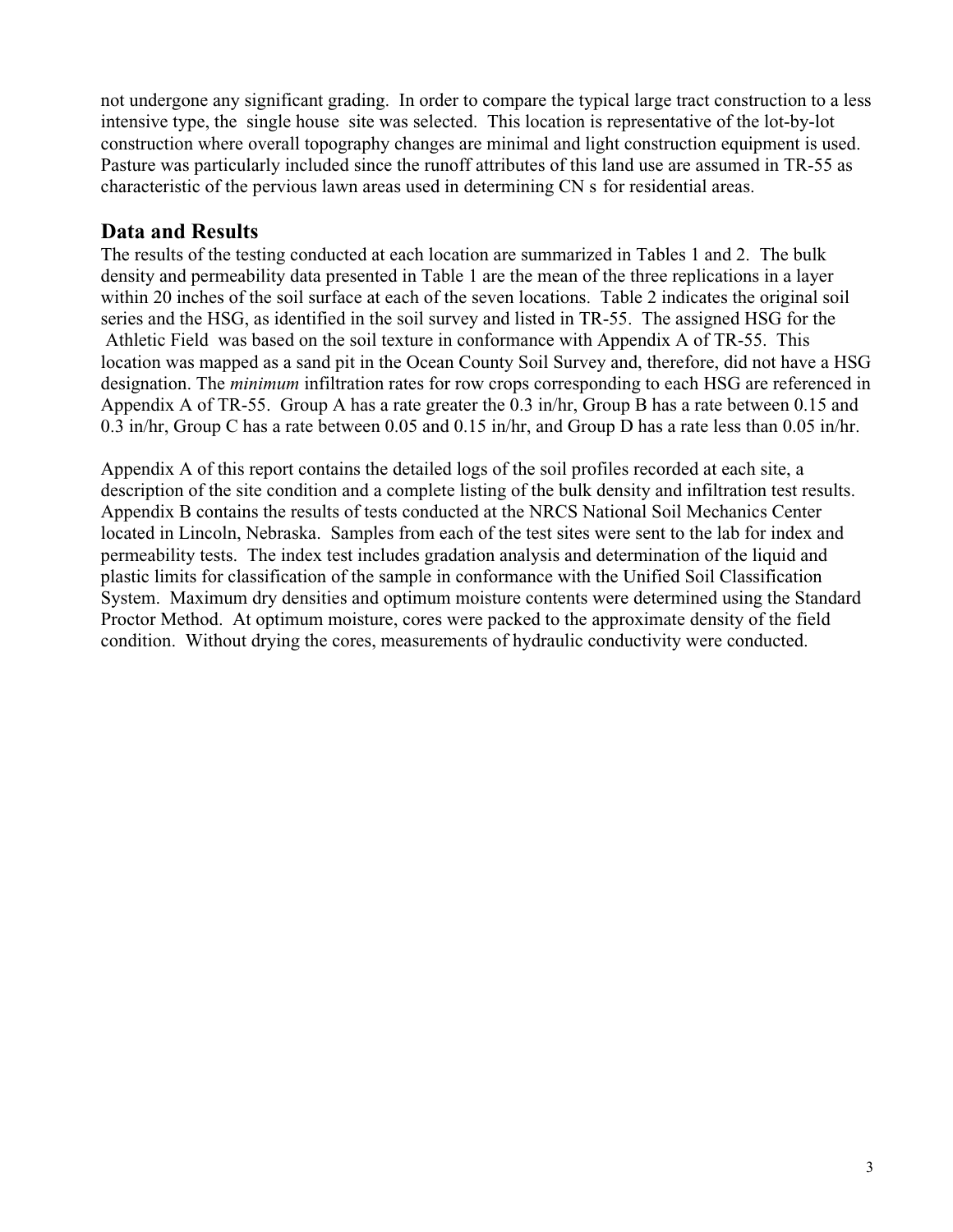#### Table 1.

| Permeability Measurements of Sampled Layers within 20 of Soil Surface |                         |                      |  |  |
|-----------------------------------------------------------------------|-------------------------|----------------------|--|--|
| Site                                                                  | Bulk Density $(g/cm^3)$ | Permeability (in/hr) |  |  |
| Woods                                                                 | 1.42                    | 15                   |  |  |
| Pasture                                                               | 1.47                    | 9.9                  |  |  |
| Single House                                                          | 1.67                    | 7.1                  |  |  |
| Subdivision Lawn 1                                                    | 1.79                    | 0.14                 |  |  |
| Garage Lawn                                                           | 1.82                    | 0.04                 |  |  |
| Cleared Woods                                                         | 1.83                    | 0.13                 |  |  |
| Subdivision Lawn 2                                                    | 2.03                    | 0.03                 |  |  |
| Athletic Field                                                        | 1.95                    | 0.01                 |  |  |

Table 2.

| Level of<br>Disturbance | Soil Series as<br>shown in the | HSG in TR-55 as | Field Measured<br>Permeability | Field<br>Estimated |
|-------------------------|--------------------------------|-----------------|--------------------------------|--------------------|
|                         | soil survey                    | by soil survey  | (in/hr)                        | HSG <sup>2</sup>   |
| Undisturbed             | Downer                         | B               | 15                             | A                  |
| Somewhat                | Downer                         | B               | 9.9                            | A                  |
| Disturbed               |                                |                 |                                |                    |
| Somewhat                | Downer                         | B               | 7.1                            | A                  |
| <b>Disturbed</b>        |                                |                 |                                |                    |
| <b>Disturbed</b>        | Lakewood                       | A               | 0.14                           | C                  |
| Disturbed               | Urban land                     | $A^{\prime}$    | 0.04                           | D                  |
| Disturbed               | Downer                         | B               | 0.13                           | C                  |
| Disturbed               | Downer                         | B               | 0.03                           | D                  |
| Disturbed               | Sand Pit                       | A'              | 0.01                           | D                  |
|                         |                                |                 | assigned                       |                    |

<sup>1</sup> HSG assigned based on soil texture in conformance with Appendix A of TR-55.

<sup>2</sup> Based on water transmission rates for row crops in TR-55, Appendix A.

The following graphs summarize the sites sampled in Ocean County. Graph 1 shows the distribution of bulk density with depth in the sites sampled. In the graded condition, the soil is more dense in all layers, especially just below the topsoil that was applied after most grading activities and loosened during seedbed preparation. Graph 2 relates permeability rate to bulk density for the specific layers sampled in Table 1.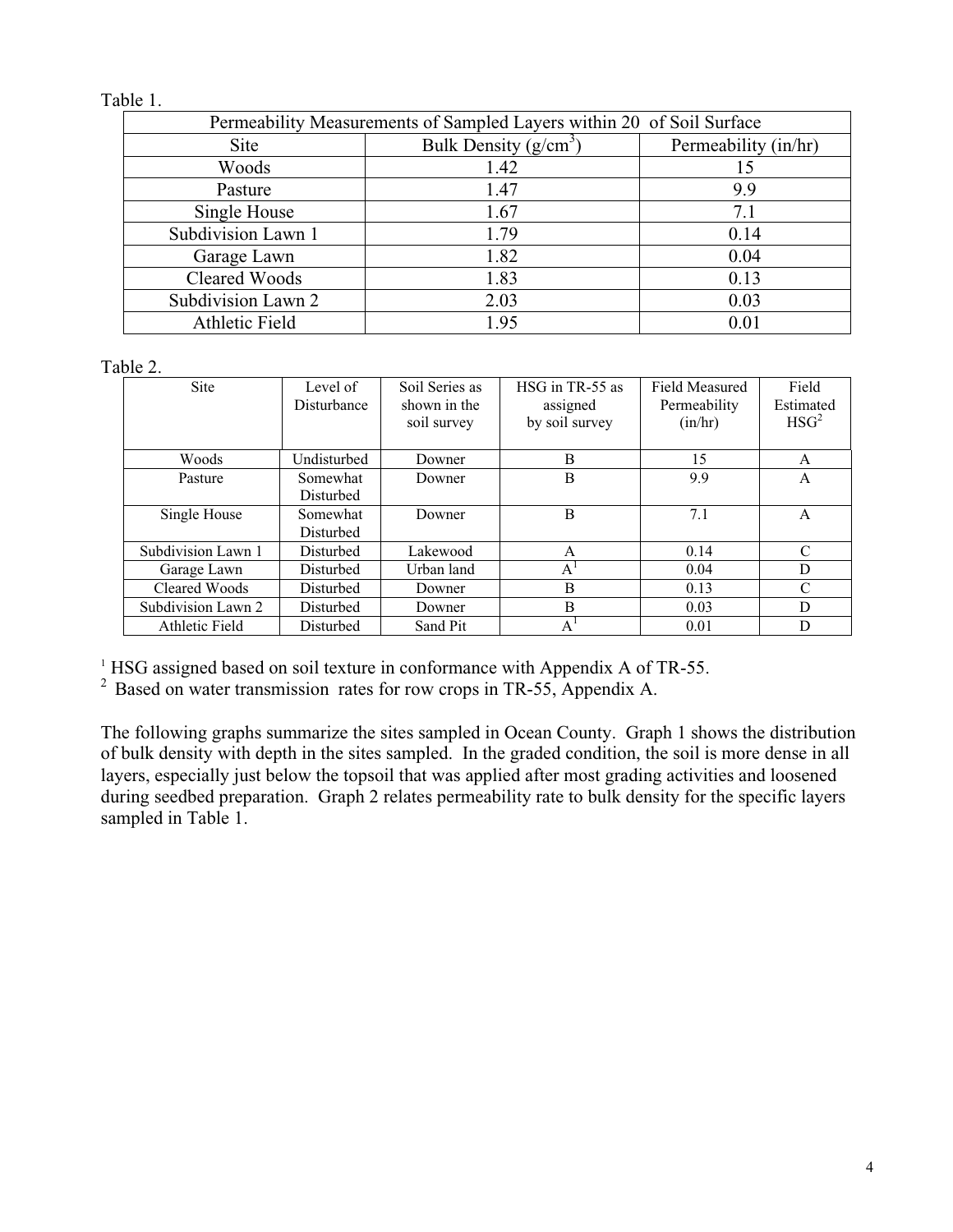Graph 1.

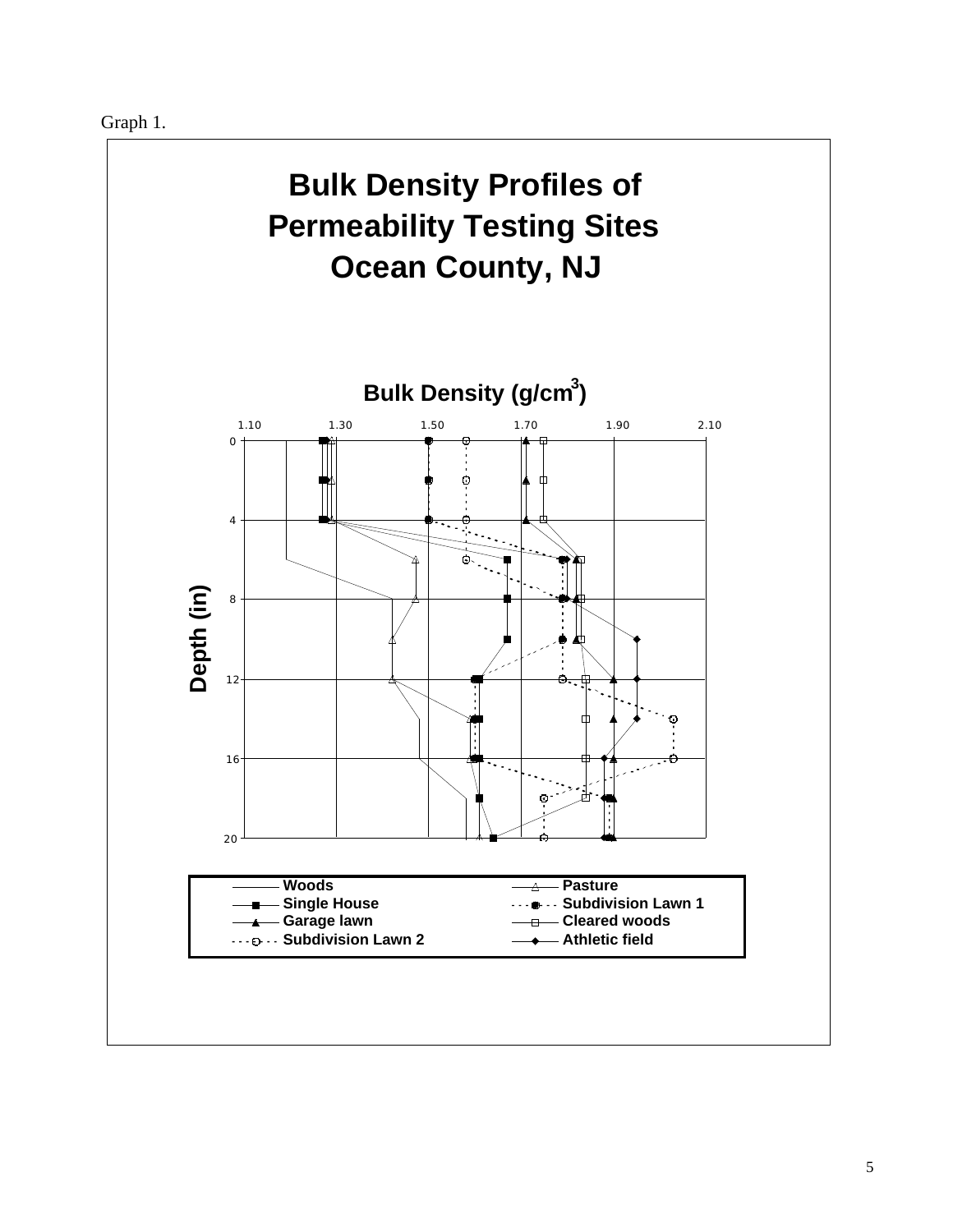Graph 2.



There is general agreement in the shape and relative trends of the data from both the lab and *in*situ tests. As soil bulk density increases to  $1.65$  g/cm<sup>3</sup>, the infiltration rate decreases rapidly. When the bulk density increases above 1.65  $g/cm<sup>3</sup>$ , infiltration rate declines slowly, approaching zero. Unless the soil surface becomes crusted or covered with an impermeable surface such as concrete, this permeability becomes the limiting factor for infiltration into the soil profile. Thus the permeability measurements were used to develop the following technique to estimate infiltration rates of densities not specifically measured. For example, using the formula from the *in-situ* data above [Permeability =  $(42198)(Bulk Density)^{-21.255}$ ] it can be estimated that soil with a bulk density of less than  $1.75$  g/cm<sup>3</sup> would be expected to have an infiltration rate of greater than 0.3 in/hr.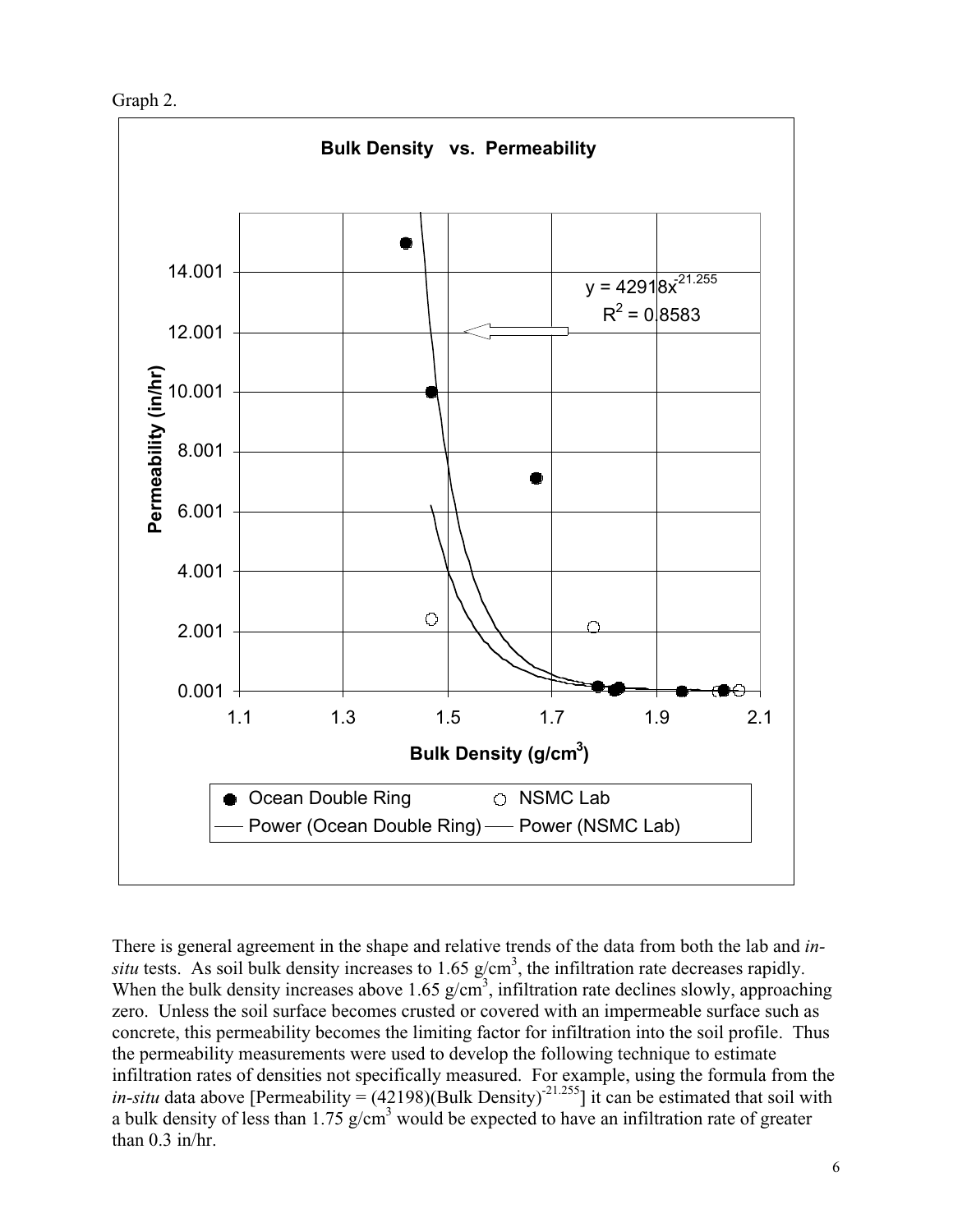# **Discussion**

The amount of surface runoff is dependent on a complex interrelationship between the soil surface, the soil profile, and the land cover. The soil surface can be the limiting factor for infiltration if a crust on the surface restricts movement of water into the soil profile. The soil profile can be the limiting factor for infiltration if its rate of permeability is less than the rate at which the water can enter the soil. For example, a soil that has a restrictive layer within 20 inches is considered shallow, with a limited pore space volume in which to store water. The land cover can influence either factor. For example, an impervious surface such as concrete will prevent any water from entering the soil profile. Over the long term, vegetation will increase the permeability of the soil profile by providing preferential flow paths in decomposed root channels.

The NRCS Runoff Curve Number procedure accounts for this interrelationship by assigning Runoff Curve Numbers (CN s) to unique combinations of Hydrologic Soil Groups (HSG s), land cover, land treatment, and hydrologic condition. The soil characteristics have a major impact on the infiltration, permeability, and moisture holding capacity of the soil. To partially account for this, a soil series is assigned to a HSG by soil scientists and published in TR-55. It is based upon an evaluation of infiltration, structure, permeability, and especially texture.

In naturally developed soils, when a layer has a high bulk density, such as a dense pan or bedrock, it is usually restrictive to roots and water. Such soils commonly have a perched zone of saturation above the dense layer. When the dense layer or bedrock perches water within 20 inches of the surface, it is similar to any soil that has an apparent water table within 20 inches of the surface. A soil that has an unrestricted thickness of less than 20 inches is considered shallow with a limited pore space volume in which to store water. Therefore, it is assigned the highest runoff classification, HSG D. When these restrictive features occur below the 20-inch depth, they are not considered to contribute to additional runoff because the soil does not become filled with water over the impervious or saturated layer during most storms. In many disturbed soils, the dense layer is immediately below the surface layer that was loosened during seedbed preparation. So little water is stored in the profile that, although it can be depleted by plant consumption during the interval between rains, the soil profile fills up very quickly during a storm and increased runoff occurs.

The CN procedure recognizes that land cover, land treatment, and hydrologic condition also have an impact on the infiltration, permeability, and moisture holding capacity of the soil, resulting in a set of overlapping CN s with respect to HSG s. Thus sand (HSG A) that is bare could produce more runoff than sandy clay loam (HSG C) that is pastured.

The original work that was used for defining the HSG s, as shown in Appendix A of TR-55, was by Musgrave, as reported in 1955. Appendix E of TR-55 cites the reference. Musgrave described these HSG s in terms of minimum infiltration rates with row crops on wet soils . These ranges provide a full continuum and do not overlap. It should be noted that these rates are specific to a unique land cover. Thus, for other land covers, different infiltration rates would be expected for defining the HSG classification. For a vegetated condition, the infiltration rates for defining A, B, C, and D classifications would be higher than for row crops. Likewise, for a bare soil condition, the rates would be lower. The results of this study show that the field measured permeability rate for each disturbed and now vegetated site is lower that the infiltration rate determined by Musgrave for row crops. This is opposite of what would be expected at vegetated sites without soil disturbance. While based on row crop infiltration rates Subdivision Lawn 1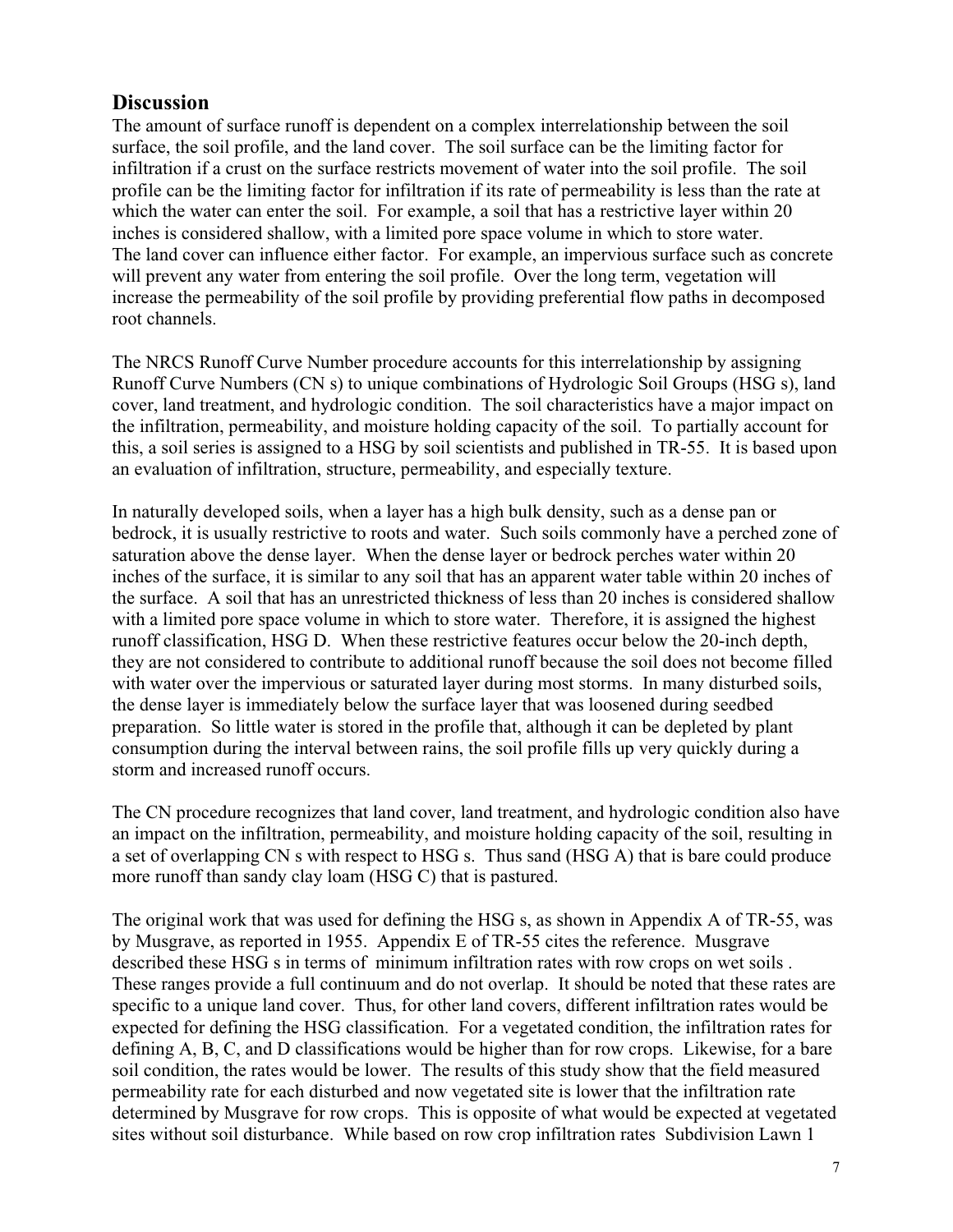and Subdivision Lawn 2 appear to be in the C HSG, actually they may be in the D group. The field measured permeability rate for the Cleared Woods site with a bare soil cover also indicates a C HSG based on the row crop infiltration values. Since it is at the low end of the range, this may in fact be a proper classification even though it is in a bare condition. The undisturbed and somewhat disturbed sites including Woods , Pasture , and Single House had field measured permeability rates in the range of 7.1 to 15 inches per hour. Even considering that the rates should be higher than for the row crop condition, the measured rates are still significantly higher than expected.

Applying the textural-based HSG classification guidance from Appendix A of TR-55 to the disturbed sites tested in Ocean County would indicate that all of the soils still could be classified as A or B. The results show that the level of disturbance at these sites has produced significant compaction and has altered the HSG classification, likely to a D condition. Therefore, it is clear that the classification of a disturbed and compacted soil based on texture alone is not adequate and additional guidance is needed for planners and designers to properly model hydrologic changes due to land use conversion.

The first edition of TR-55, issued in 1975, briefly discussed the impacts of soil compaction by heavy equipment, bare ground with little established sod, and the mixing of surface and subsurface soils. It indicated that any one of these conditions could cause a soil normally in HSG A or B to be classified in group B or C, respectively. It is understood that this guidance was removed from the current edition of TR-55 due to lack of supporting data; however, the results of our study suggest that the impact of soil disturbance in urban areas may be greater than described by this earlier guidance.

The USDA NRCS Soil Quality Institute has developed the following table that shows a relationship between soil bulk density and root growth and has included it in Soil Quality — Urban Technical Note 2. This relationship is very similar to the relationship that we have observed between bulk density and infiltration. The values of soil bulk density that severely restrict root growth correspond very closely to those measured values that severely impede infiltration.

| General relationship of soil bulk density to root growth based on soil texture<br>(Adapted from NRCS Soil Quality Institute, 2000) |                    |                     |                      |  |  |  |
|------------------------------------------------------------------------------------------------------------------------------------|--------------------|---------------------|----------------------|--|--|--|
|                                                                                                                                    |                    |                     |                      |  |  |  |
| Soil Texture                                                                                                                       | Ideal bulk density | Bulk densities that | Bulk densities that  |  |  |  |
|                                                                                                                                    | $(g/cm^3)$         | may affect root     | restrict root growth |  |  |  |
|                                                                                                                                    |                    | growth $(g/cm^3)$   | $(g/cm^3)$           |  |  |  |
| Sands, loamy sands                                                                                                                 | < 1.60             | 1.69                | >1.80                |  |  |  |
| Sandy loams, loams                                                                                                                 | < 1.40             | 1.63                | >1.80                |  |  |  |
| Sandy clay loams                                                                                                                   | < 1.40             | 1.60                | >1.75                |  |  |  |
| Loams, clay loams                                                                                                                  | < 1.40             | 1.60                | >1.75                |  |  |  |
| Silts, silt loams                                                                                                                  | < 1.30             | 1.60                | >1.75                |  |  |  |
| Silt loams, silty clay                                                                                                             | < 1.10             | 1.55                | >1.65                |  |  |  |
| loams                                                                                                                              |                    |                     |                      |  |  |  |
| Sandy clays, silty                                                                                                                 | < 1.10             | 1.49                | >1.58                |  |  |  |
| clays, clay loams                                                                                                                  |                    |                     |                      |  |  |  |
| $(35-45\% \text{ clay})$                                                                                                           |                    |                     |                      |  |  |  |
| Clays $($ >45% clay $)$                                                                                                            | < 1.10             | 1.39                | >1.47                |  |  |  |

Table 3.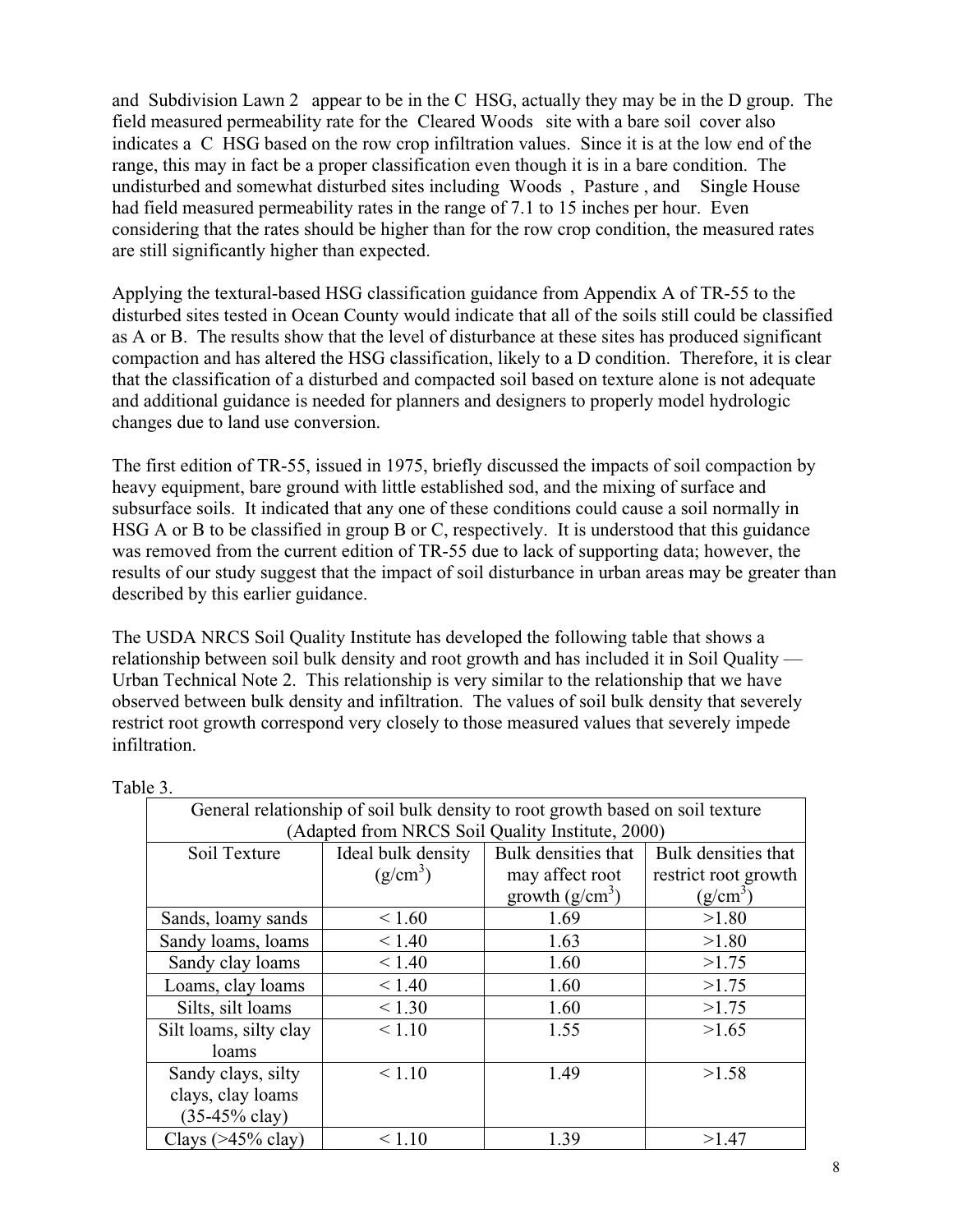Further examination of this relationship and the data from this study reveals that both the bulk densities that restrict root growth for sandy soils and those observed at sandy sites with very low permeability rates are greater than  $1.8 \text{ g/cm}^3$ .

The amount of vegetative cover is the determining factor for the hydrologic conditions of open space in urban areas as defined in Table 2-2a of TR-55. The applicable portion of this table follows.

| Hydrologic<br>Condition of | Runoff Curve Numbers for Hydrologic Soil Group |  |  |  |  |
|----------------------------|------------------------------------------------|--|--|--|--|
| Open Space                 |                                                |  |  |  |  |
| Poor                       | 68                                             |  |  |  |  |
| Fair                       | 49                                             |  |  |  |  |
| Good                       |                                                |  |  |  |  |

Table 4.

It is recognized that a good root system is required to sustain good vegetative cover. Even when the soil has been converted to a lawn the soil remains compacted, reducing pore space. These post-developed lawns generate significantly more runoff than estimated using TR-55. TR-55 assumes that the lawns for urban and residential districts in Table 2-2a are in good hydrologic condition. Good condition implies average to better than average ground cover conditions. The findings of this study indicate that the compacted soil conditions of the lawns and athletic fields are not in good hydrologic condition. The measured values of soil bulk density that severely impede infiltration correspond very closely to those that severely restrict root growth. Thus the relationship between soil bulk density and root growth, shown in Table 3 and the results of this study can be combined into Table 5. By assuming that both the hydrologic conditions in TR-55 and the bulk densities shown in Soil Quality — Urban Technical Note 2 envelop the typical conditions, it is possible that the results of the two studies can be used to determine the hydrologic condition of open space in urban areas from bulk density (Table 5). Additional study is needed to confirm this relationship because hydrologic condition refers to the ground cover of the vegetation and not the infiltration rate.

| <b>Table</b> |  |
|--------------|--|
|              |  |

| General relationship of maximum soil bulk density within 20 of the surface to |                                                                         |                                                 |        |  |  |  |
|-------------------------------------------------------------------------------|-------------------------------------------------------------------------|-------------------------------------------------|--------|--|--|--|
|                                                                               | hydrologic condition of open space in urban areas based on soil texture |                                                 |        |  |  |  |
| Soil Texture                                                                  |                                                                         | Bulk Densities for Hydrologic Condition of Open |        |  |  |  |
|                                                                               |                                                                         | Space in Urban Areas $(g/cm3)$                  |        |  |  |  |
|                                                                               | Good                                                                    | Fair                                            | Poor   |  |  |  |
| Sands, loamy sands                                                            | < 1.60                                                                  | $1.60 - 1.80$                                   | > 1.80 |  |  |  |
| Sandy loams, loams                                                            | < 1.40                                                                  | $1.40 - 1.80$                                   | > 1.80 |  |  |  |
| Sandy clay loams                                                              | < 1.40                                                                  | $1.40 - 1.75$                                   | >1.75  |  |  |  |
| Loams, clay loams                                                             | < 1.40                                                                  | $1.40 - 1.75$                                   | >1.75  |  |  |  |
| Silts, silt loams                                                             | < 1.30                                                                  | $1.30 - 1.75$                                   | >1.75  |  |  |  |
| Silt loams, silty clay loams                                                  | < 1.10                                                                  | $1.10 - 1.65$                                   | > 1.65 |  |  |  |
| Sandy clays, silty clays, clay                                                | < 1.10                                                                  | $1.10 - 1.58$                                   | >1.58  |  |  |  |
| loams $(35-45\%$ clay)                                                        |                                                                         |                                                 |        |  |  |  |
| Clays $($ >45% clay $)$                                                       | < 1.10                                                                  | $1.10 - 1.47$                                   | >1.47  |  |  |  |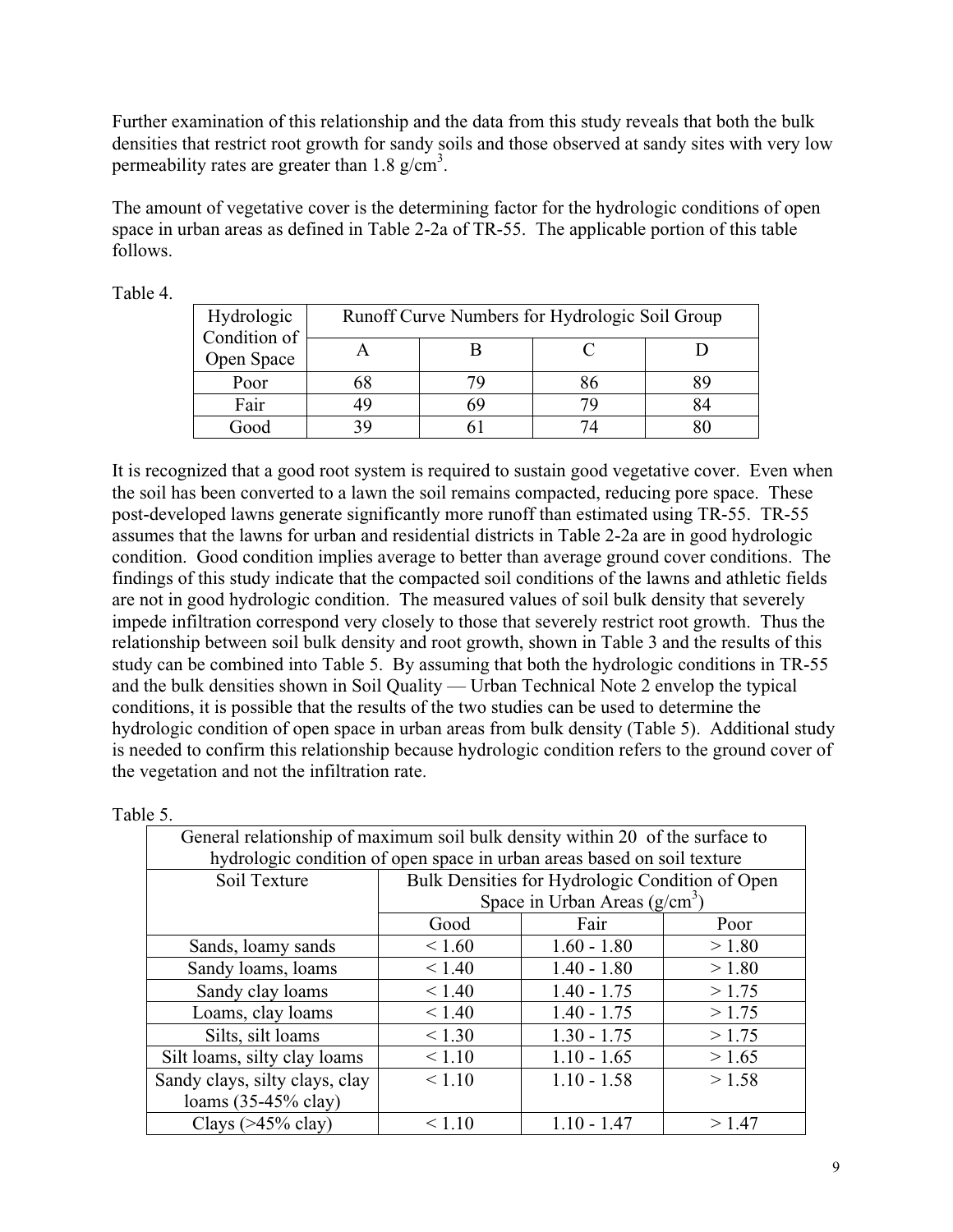#### **Recommendations Recommendation 1: Perform additional study of rainfall and runoff data from undisturbed watersheds in the coastal plain of New Jersey.**

Discussion: The relatively high measured permeability rates at the undisturbed and somewhat disturbed sites raise the question of whether the CN s in TR-55 accurately reflect the runoff from undisturbed woods and pasture in the coastal plain of New Jersey. Although a study conducted in 1981 indicated that the CN s for woods in the Pinelands are adequate, the data collected as part of this study indicate that more study is needed.

#### **Recommendation 2: Conduct further research to allow the development of additional guidance for the determination of the HSG and hydrologic condition for compacted urban sites based on the expected method of construction and degree of site modification.**

Discussion: Currently there is limited guidance available for the determination of the HSG, and hence the CN, for disturbed soils where significant compaction has occurred. Appendix A of TR-55 provides a texture-based means for classification that applies to disturbed but not compacted soils. This study indicates that construction techniques that significantly alter the site topography with heavy equipment do result in significant compaction, thus reducing the permeability rate of the soil. While an after the fact procedure may be developed based on site-measured bulk densities and/or permeability rates, what would be most useful to planners and designers would be a qualitative procedure based on the expected method of construction and degree of site modification. The effects of significant compaction likely can be reflected by a shift to the HSG D condition. Also, there may be an opportunity to use the soil bulk density to reflect the hydrologic condition of open space in urban areas. At this time, the determination of how to account for an expected increase in runoff due to compaction should be made on a siteby-site basis considering the extent of disturbance, degree of topographic alteration, and expected method of construction.

#### **Recommendation 3: Continue OCSCD s storm water management basin monitoring that has been initiated and expand it to include basins in highly disturbed sites.**

Discussion: The results of this study will provide valuable total site runoff data from a variety of developed urban sites. These site-scale data are needed to verify that small plot data are properly interpreted and used to develop procedures and criteria.

#### **Recommendation 4: Evaluate other aspects of the NRCS procedures for estimating peak discharge before permanent changes are made to procedures and criteria.**

Discussion: The results of this study indicate that soil modification and compaction associated with current construction techniques do alter a soil s pre-developed HSG classification. Implementation of a change in HSG for the developed condition will impact both the predicted volume and the rate of runoff. While this study focused on the impacts on runoff volume, it is important to recognize that the NRCS procedures for estimating peak discharges include other aspects that need to be evaluated including the dimensionless unit hydrograph and the ability of undisturbed areas to serve as infiltration buffers.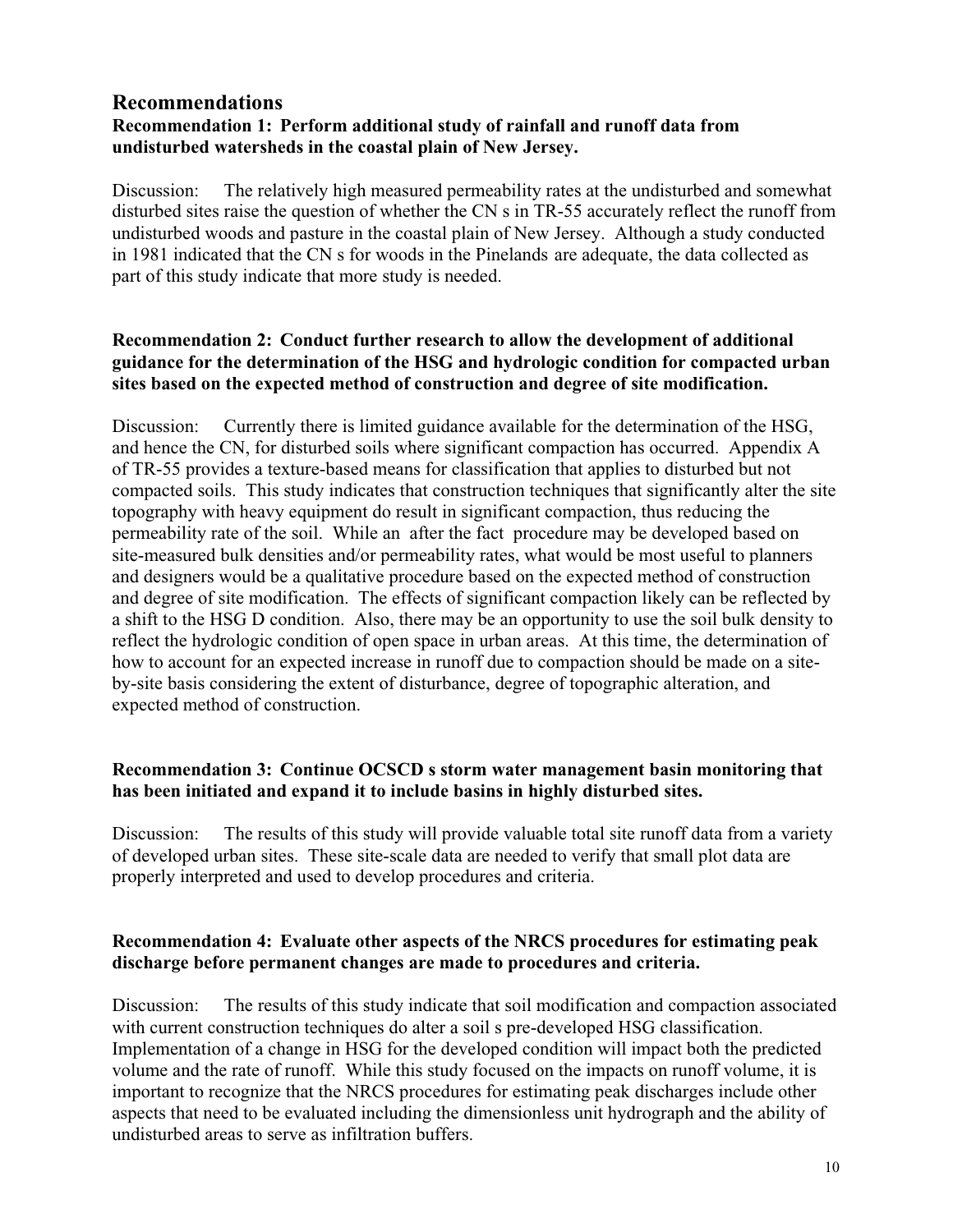#### **Recommendation 5: Conduct additional analysis to develop construction guidelines and specifications that would minimize and remediate the impact of urbanization on runoff.**

Discussion: This study indicates the effects of urbanization on runoff. However, little information exists as to specific soil remediation techniques and what level of soil restoration will likely result. Developers, planners and units of government need to know the effectiveness of restoration techniques so that informed land-use planning choices can be evaluated.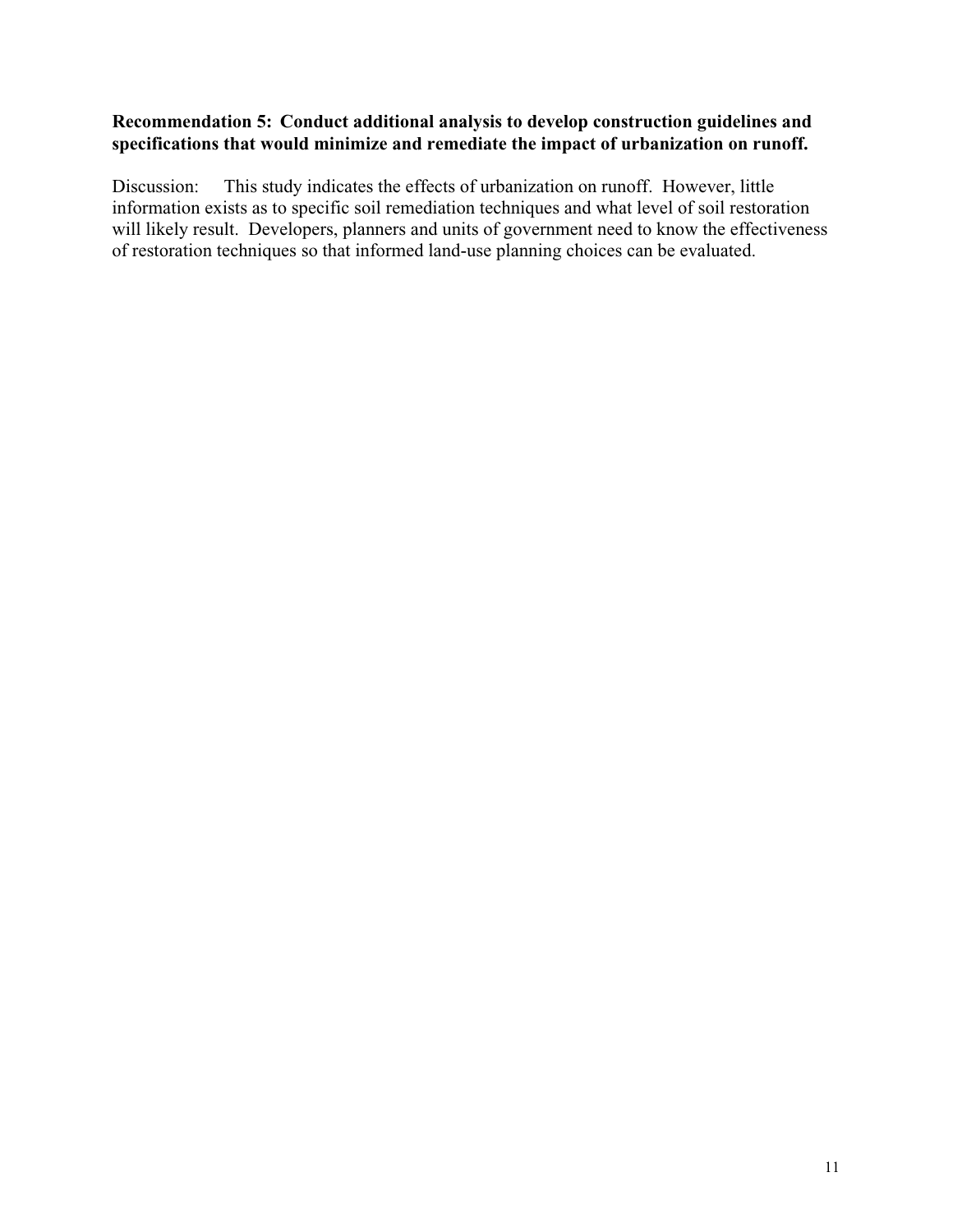#### **Appendix A Infiltration Sampled Sites Woods**

Described and Bulk Density samples taken 10/10/97 Infiltration measured using single rainfall simulator ring as inner ring on 9/27/99

Woods neither grazed nor harvested by heavy equipment.

- Oi 2-1 inches; hemic organic soil materials.
- Oa 1-0 inches; sapric organic soil materials; many fine roots forming a roots mat, a grub was present
- A 0-1 inches; dark gray (10YR 4/1) loamy sand; common medium roots.
- A/B 1-7 inches; yellowish brown light (10YR 5/8) light sandy loam: 12-14% clay: friable: common medium roots.
- Bt1 7-15 inches; yellowish brown(10YR5/8) sandy loam: friable: few medium roots.
- Bt2 15-22 inches; yellowish brown(10YR5/8) gravelly sandy loam: friable.
- C 22-48 inches; dark yellowish brown (10YR4/6) gravelly coarse sand: single grain: loose

| Sampled Depth<br>(in) | Sample 1 | Sample 2                  | Sample 3 | Average |
|-----------------------|----------|---------------------------|----------|---------|
|                       |          | Bulk Density $(g/cm3)$    |          |         |
| $0 - 3$               | 1.17     | 1.14                      | 1.25     | 1.19    |
| $5 - 8$               | 1.44     | 1.38                      | 1.43     | 1.42    |
| $9 - 12$              | 1.44     | 1.40                      | 1.58     | 1.48    |
| $14 - 17$             | 1.55     | 1.66                      | 1.53     | 1.58    |
|                       |          | Infiltration Rate (in/hr) |          |         |
|                       |          |                           |          |         |

#### **Pasture**

Described and sampled for Bulk Density 10/10/99.

Infiltration Sampled 10/14/99

- Ap1 0-6 inches;very dark grayish brown (10YR 3/2) loamy sand: weak fine granular structure: friable: many fine roots: common earthworms.
- Ap2 6-12 inches; very dark grayish brown (10YR 3/2) loamy sand: weak fine granular structure: friable: few fine roots: common earthworms.
- Bt 12-24 inches; yellowish brown (10YR 5/8) sandy loam with 5% rounded quartoze gravel: weak medium subangular structure: friable.
- C 24-36 inches; yellowish brown (10YR 5/8) loamy sand: single grain: friable.

| Sampled Depth             | Sample 1 | Sample 2                | Sample 3 | Average |  |
|---------------------------|----------|-------------------------|----------|---------|--|
| (in)                      |          |                         |          |         |  |
|                           |          | Bulk Density $(g/cm^3)$ |          |         |  |
| $0 - 3$                   | 1.29     | 1.34                    | 1.24     | 1.29    |  |
| $6 - 9$                   | 1.50     | 1.38                    | 1.52     | 1.47    |  |
| $9 - 12$                  | 1.39     | 1.50                    | 1.37     | 1.42    |  |
| $13 - 16$                 | 1.55     | 1.59                    | 1.63     | 1.59    |  |
| $16 - 19$                 | 1.61     | 1.63                    | 1.60     | 1.61    |  |
| Infiltration Rate (in/hr) |          |                         |          |         |  |
| $8 - 13$                  | 8.0      | 15.6                    | 6.1      | 9.9     |  |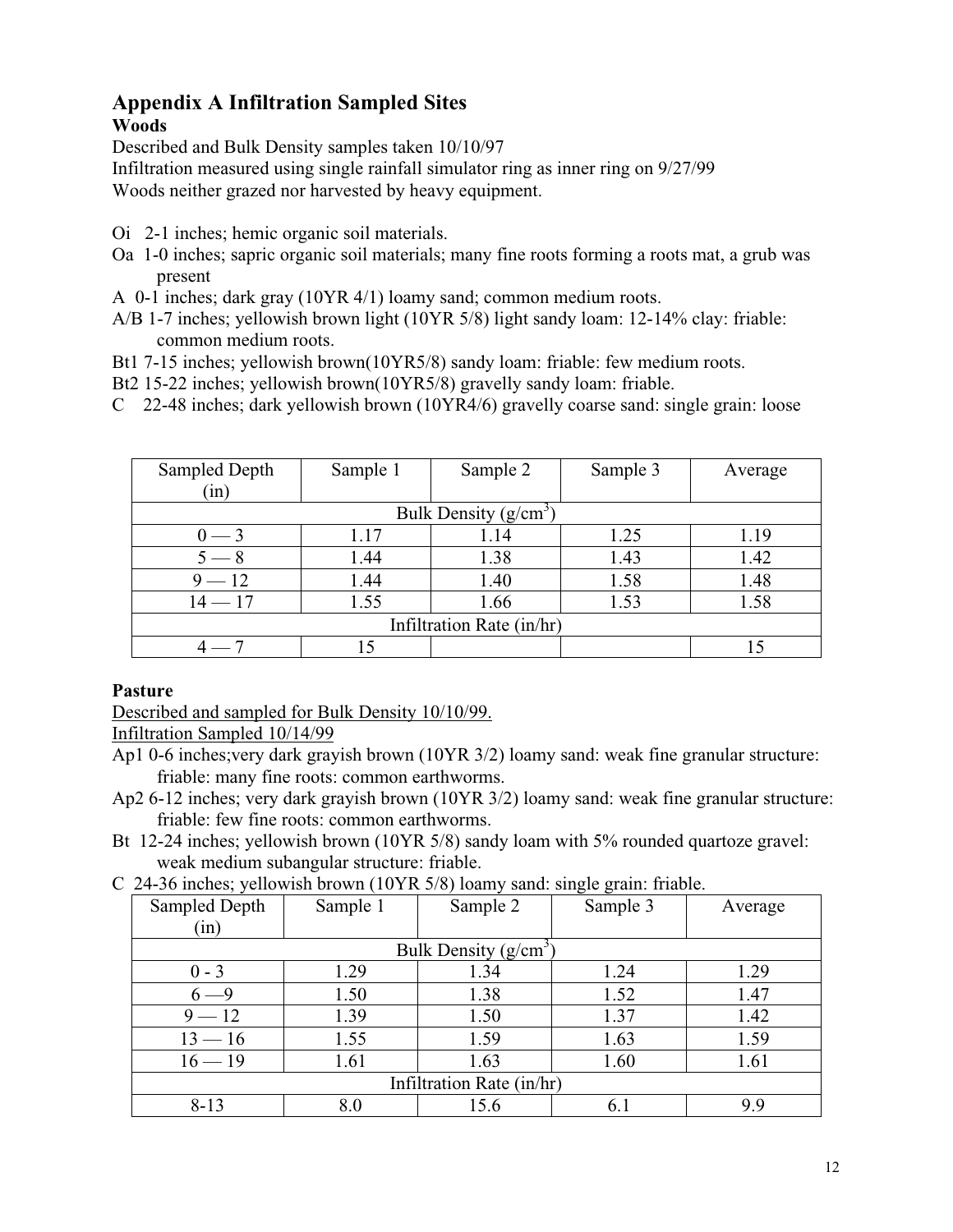#### **Single House**

Described and sampled for Bulk Density 9/1/99 Infiltration measured 9/27/99

- 0-6 inches; dark brown (10YR 3/3) loamy fine sand: weak medium granular structure: friable: many fine and medium roots.
- 6-13 inches; yellowish brown (10YR 5/6) loamy coarse sand: massive parting to single grain or just single grain: loose: few roots.
- 13-19 inches; Ab very dark grayish brown (10YR 3/2): loamy fine sand: massive parting to single grain: friable: many fine and medium roots: many ant eggs and ant nests.
- 19-24 inches; Btb yellowish brown (10YR 5/8): light sandy loam: weak medium subangular structure: friable: few medium roots.

| Sampled Depth             | Sample 1 | Sample 2               | Sample 3 | Average |  |
|---------------------------|----------|------------------------|----------|---------|--|
| (in)                      |          |                        |          |         |  |
|                           |          | Bulk Density $(g/cm3)$ |          |         |  |
| $0 - 3$                   | 1.26     | 1.24                   | 1.25     | 1.25    |  |
| $6 - 9$                   | 1.63     | 1.70                   | 1.68     | 1.67    |  |
| $12 - 15$                 | 1.52     | 1.62                   | 1.68     | 1.61    |  |
| $16 - 19$                 | 1.62     | 1.57                   | 1.64     | 1.61    |  |
| $20 - 23$                 | 1.57     | 1.69                   | 1.68     | 1.64    |  |
| Infiltration Rate (in/hr) |          |                        |          |         |  |
| 3 - 7                     | 8.6      | 6.6                    | 6.3      | 7.1     |  |

#### **Subdivision Lawn 1**

Infiltration measured 9/22/99

Water ponded within the soil to the surface.

- 0-6 inches; very dark gray (10YR3/1) loamy coarse sand: loose non-sticky non-plastic; many fine roots
- 6 —11 inches; yellowish brown (10YR 5/6) loamy coarse sand; massive: non-sticky: non-plastic
- 11 —17 inches; very dark grayish brown (10YR 3/2) loamy coarse sand; massive parting to single grain: single layer of 2-3 trap rock at the bottom of layer as if old construction entrance. Pieces of old sod.
- 17-36 inches; light olive brown (2.5Y 5/4) loamy sand: massive and brittle parting first to coarse platy and then to single grain
- 36-39 inches;very dark grayish brown (10YR3/2) loamy sand: non-sticky: non-plastic: remnants of old sod.
- 39-57 inches; yellowish brown (10YR 5/4) loamy sand: non-sticky: non-plastic.
- 57-60 inches; Ab black (10YR 2/1) sand: massive structure parting to single grain: original surface with old tree roots.
- 60-85 inches; Eb light brownish gray (10YR 6/2) sand: single grain
- 85-93 inches; Bwb brown (10YR 4/3) loamy sand: single grain
- 93-110 inches; Cb yellowish brown (10YR 5/6) sand: single grain

The original soil before any fill was the Lakewood series, HSG A. The surface is continuously saturated. The sidewalk in the site is on the upper 1/3 of the slope 20-40 from the top of slope. The concrete is darkly stained, even in the nose slope position with precipitation of iron oxides as water flows across the top of the sidewalk.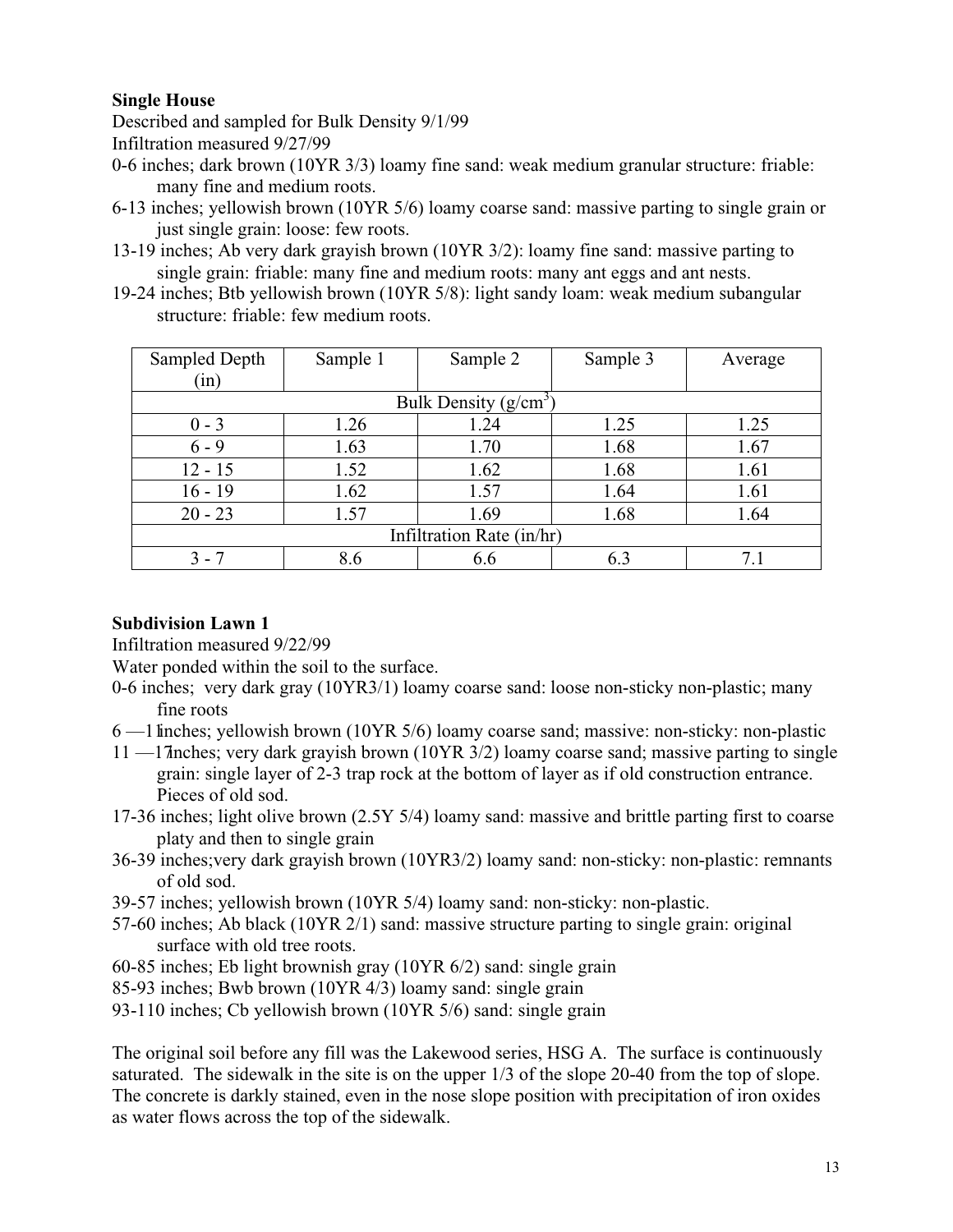| Sampled Depth             | Sample 1 | Sample 2                | Sample 3 | Average |  |
|---------------------------|----------|-------------------------|----------|---------|--|
| (in)                      |          |                         |          |         |  |
|                           |          | Bulk Density $(g/cm^3)$ |          |         |  |
| $0 - 6$                   | 1.54     | 1.46                    | 1.50     | 1.50    |  |
| $6 - 11$                  | 1.77     | 1.77                    | 1.81     | 1.79    |  |
| $11 - 17$                 | 1.65     | 1.51                    | 1.65     | 1.60    |  |
| $17 - 20$                 | 1.85     | 1.91                    | 1.90     | 1.89    |  |
| Infiltration Rate (in/hr) |          |                         |          |         |  |
| $5 - 9$                   | 0.17     | 0.20                    | 0.06     | 0.14    |  |

#### **Garage Lawn**

Described and Bulk Density samples taken 5/21/98

Infiltration measured 9/27/99

Site is vegetated with sod and irrigated. The area around the county parking garage is fill varying in thickness from less than 12 to about 48 . An old house was on the site and had to be torn down before the garage could be built. Hammonton-like fill materials bury an Atsion soil in place. The upper 6 of soil was saturated.

0-3 inches; sod layer not sampled

3-6 inches; very dark grayish brown (10YR 3/2) sandy loam: wet: many fine roots to depth of 6 . 6-31 inches; brown (10YR 4/3) sandy loam: gravelly sandy loam: loamy sand and gravelly

loamy sand with pieces of china, wood, rags, blacktop and rocks and brick.

31 inches; surface of original Atsion soil,

| Sampled Depth | Sample 1 | Sample 2                  | Sample 3 | Average |
|---------------|----------|---------------------------|----------|---------|
| (in)          |          |                           |          |         |
|               |          | Bulk Density $(g/cm^3)$   |          |         |
| $3 - 6$       | 1.59     | 1.77                      | 1.77     | 1.71    |
| $5 - 8$       | 1.84     | 1.82                      | 1.79     | 1.82    |
| $9 - 12$      | 1.88     | 1.90                      | 1.91     | 1.90    |
| $14 - 17$     | 1.90     | 1.89                      | 1.91     | 1.90    |
|               |          | Infiltration Rate (in/hr) |          |         |
|               | 0.01     | 0.04                      |          | 0.04    |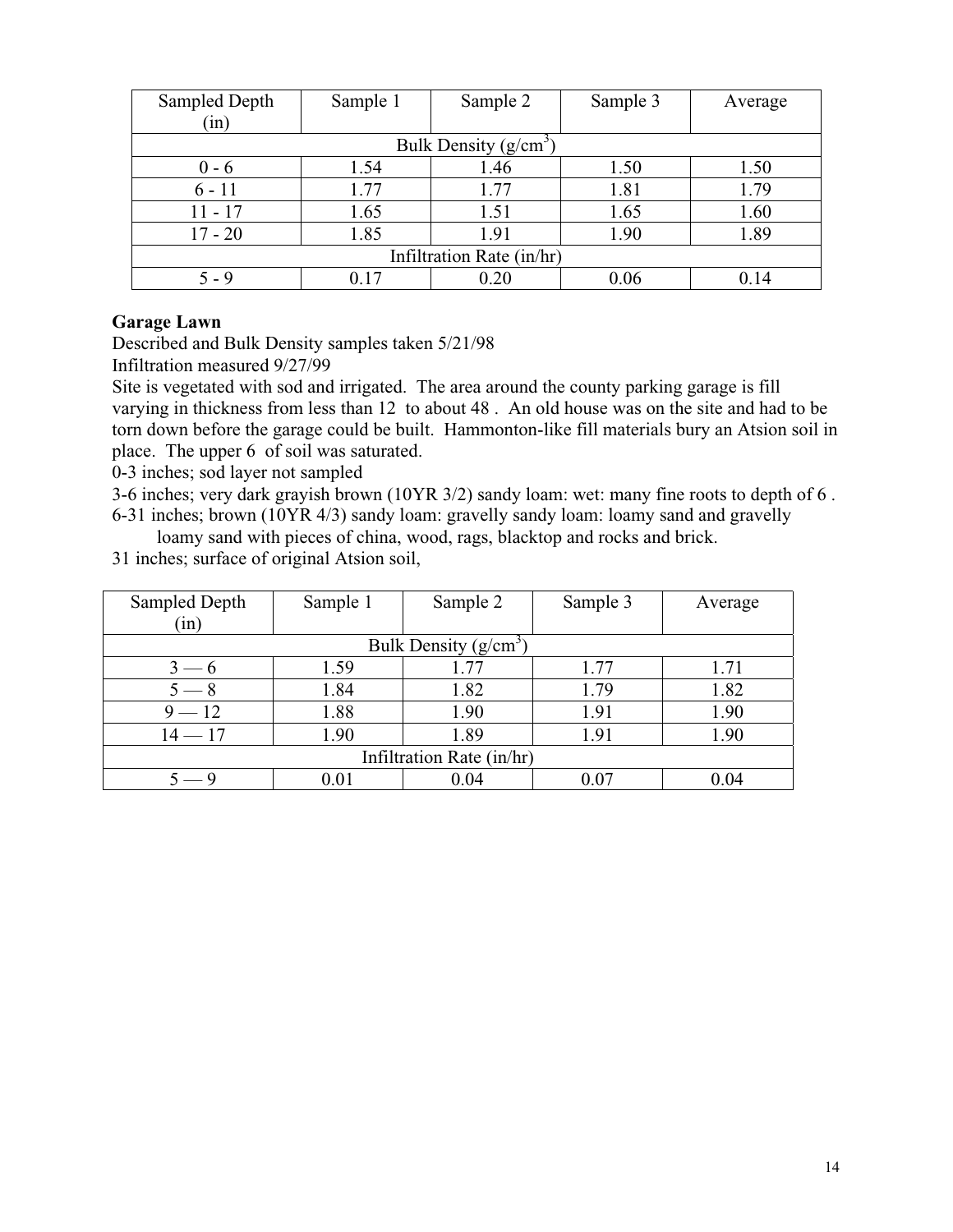# **Cleared Woods**

Bulk Density samples taken 7/6/99and profile described 2/12/01.

Infiltration measured 9/27/99

This site was cleared of trees and stumps and the duff layer was removed. No site grading was performed. The site commonly has standing pools of water in shallow depressions for extended periods

- E 0-2 inches; grayish brown (10YR 5/2) loamy sand, no roots; frozen.
- B/E 2-9 inches; yellowish brown (10YR 5/4) loamy sand; massive parting to single grain; no roots.
- Bt 9-16 inches; dark yellowish brown(10YR 4/4) gravelly sandy loam: massive parting to single grain; friable: few medium and coarse tree roots.
- B/C 16-24 inches; yellowish brown (10YR 5/6) gravelly loamy sand: friable; no roots.
- C1 24-36 inches; yellowish brown (10YR 5/4) loamy sand: single grain: loose
- C2 36-48 inches; light yellowish brown (10YR 6/4) sand: single grain: loose
- C3 48-60 inches; pale brown (10YR 6/3) very gravelly sand: single grain: loose; moist
- C4 60-96 inches; pale brown (10YR 6/3) loamy sand; single grain; loose; moist.
- C5 96-100 inches; light gray (10YR 7/2) medium sand; with coarse common distinct yellowish brown (10YR 5/4) and few medium distinct yellowish brown (10YR 5/8) iron accumulations; single grain: loose; abrupt boundary; moist.
- C6 100-108 inches; pale brown (10YR 6/3) very gravelly sand: single grain: loose
- C7 108-120 inches; yellow (10YR 7/3) sandy loam: massive parting to moderate medium subangular blocky structure; dry.

Estimated seasonal high water table > 10 feet.

| Sampled Depth             | Sample 1 | Sample 2               | Sample 3 | Average |  |
|---------------------------|----------|------------------------|----------|---------|--|
| (in)                      |          |                        |          |         |  |
|                           |          | Bulk Density $(g/cm3)$ |          |         |  |
| $0 - 3$                   | 1.80     | 1.69                   | 1.75     | 1.75    |  |
| $6 - 9$                   | 1.81     | 1.82                   | 1.85     | 1.83    |  |
| $12 - 15$                 | 1.82     | 1.80                   | 1.90     | 1.84    |  |
| $18 - 21$                 | 1.53     | 1.65                   | 1.72     | 1.64    |  |
| Infiltration Rate (in/hr) |          |                        |          |         |  |
| $5 - 9$                   | 0.09     | 0.16                   | $1.51*$  | 0.13    |  |

\* Outlier not used in average.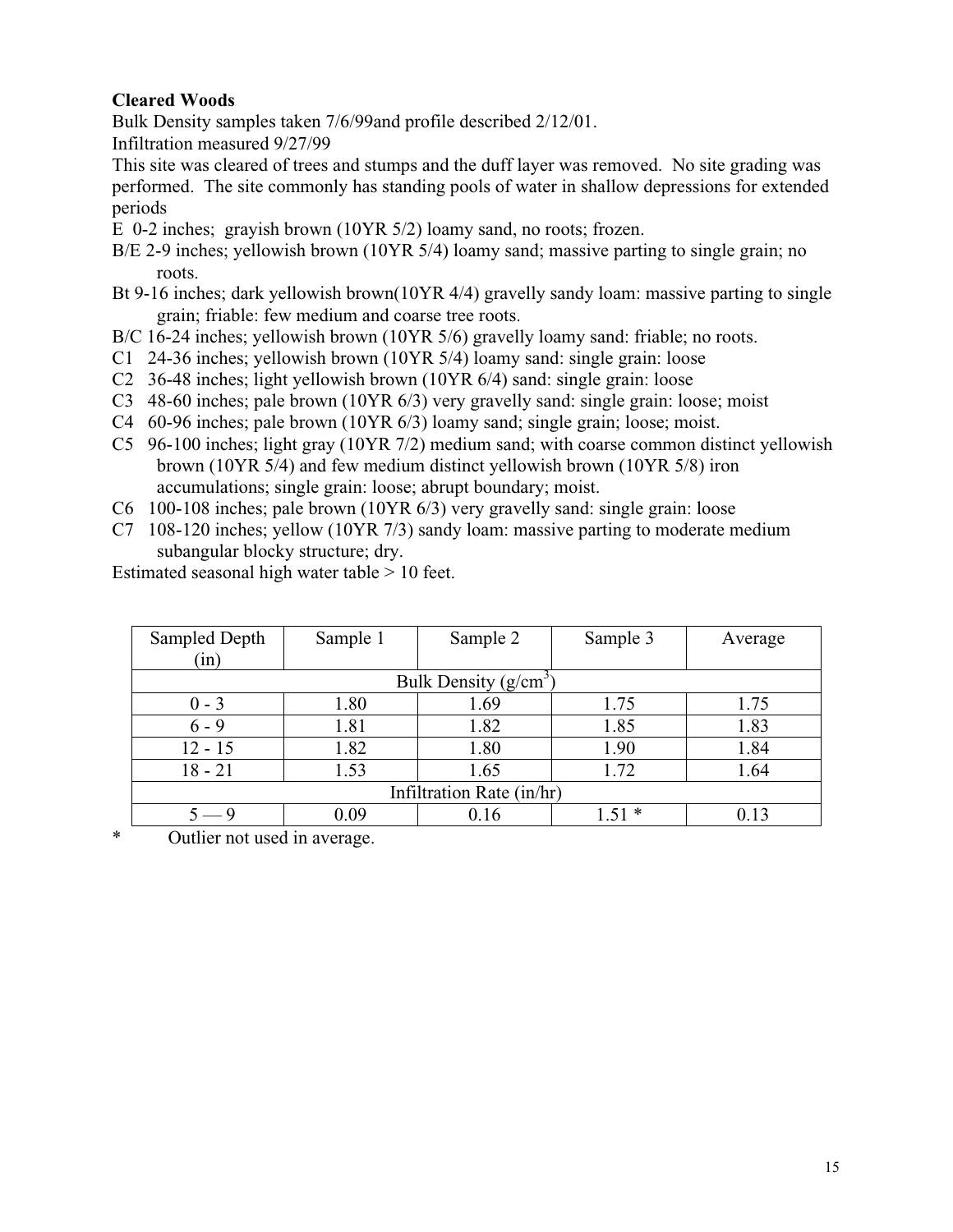# **Subdivision Lawn 2**

Infiltration measured 9/27/99

- 0 6 inches; dark gray (10YR3/2) loamy sand: thin sod on top of this layer with many fine roots from the sod extending into this layer.
- 6 8 inches; dark gray (10YR 3/2) loamy sand with stratified layers of yellowish brown10YR 5/6) sand with few large root fragments 1-11/2 dia. The bottom of this layer ranges to 12 .
- 8 12 inches; dark grayish brown (10YR4/2) sandy loam: massive: dense: hard, few medium roots. Few strong brown (7.5YR 5/8) iron accumulations as soft masses along root channels and macropores where water is probably moving as unsaturated flow.
- 12 12 inches; (1mm thick) strong brown (7.5YR 5/8) loamy sand with iron accumulations as soft masses as a thin ribbon just below the compacted zone: loose.
- 12 24 inches; yellowish brown (10YR 5/6) loamy sand: loose no roots.

| Sample 1                  | Sample 2 | Sample 3 | Average |  |  |  |  |  |  |  |  |  |
|---------------------------|----------|----------|---------|--|--|--|--|--|--|--|--|--|
|                           |          |          |         |  |  |  |  |  |  |  |  |  |
| Bulk Density $(g/cm3)$    |          |          |         |  |  |  |  |  |  |  |  |  |
| 1.60                      | 1.53     | 1.62     | 1.58    |  |  |  |  |  |  |  |  |  |
| 1.95                      | 1.67     | 1.77     | 1.79    |  |  |  |  |  |  |  |  |  |
| 2.07                      | 1.96     | 2.07     | 2.03    |  |  |  |  |  |  |  |  |  |
| 1.85                      | 1.73     | 1.67     | 1.75    |  |  |  |  |  |  |  |  |  |
| Infiltration Rate (in/hr) |          |          |         |  |  |  |  |  |  |  |  |  |
| 0.03                      | 0.03     | $0.74*$  | 0.03    |  |  |  |  |  |  |  |  |  |
|                           |          |          |         |  |  |  |  |  |  |  |  |  |

\* Outlier not used in average.

#### **Athletic Field**

Described and Bulk Density samples taken 11/26/97 Infiltration Measured 9/29/1999

Site is vegetated with sod and irrigated.

0 - 5 inches; very dark gray (10YR 3/1) loamy sand: single grain: friable: many fine roots

5 - 18 inches; yellowish brown (10YR 5/6) light sandy loam: massive: dense: hard: no roots.

18 — 36 inches yellowish brown (10YR 5/6) loamy sand: friable.

| Sampled Depth<br>(in)     | Sample 1 | Sample 2 | Sample 3 | Average |  |  |  |  |  |  |  |  |  |
|---------------------------|----------|----------|----------|---------|--|--|--|--|--|--|--|--|--|
| Bulk Density $(g/cm^3)$   |          |          |          |         |  |  |  |  |  |  |  |  |  |
| $0 - 3$                   | 1.28     |          |          | 1.28    |  |  |  |  |  |  |  |  |  |
| $5 - 8$                   | 1.83     | 1.80     | 1.76     | 1.80    |  |  |  |  |  |  |  |  |  |
| $9 - 12$                  | 1.96     | 1.97     | 1.91     | 1.95    |  |  |  |  |  |  |  |  |  |
| $14 - 17$                 | 1.87     | 1.90     | 1.86     | 1.88    |  |  |  |  |  |  |  |  |  |
| Infiltration Rate (in/hr) |          |          |          |         |  |  |  |  |  |  |  |  |  |
| $=10$                     | 0.01     | 0.01     | 0.01     |         |  |  |  |  |  |  |  |  |  |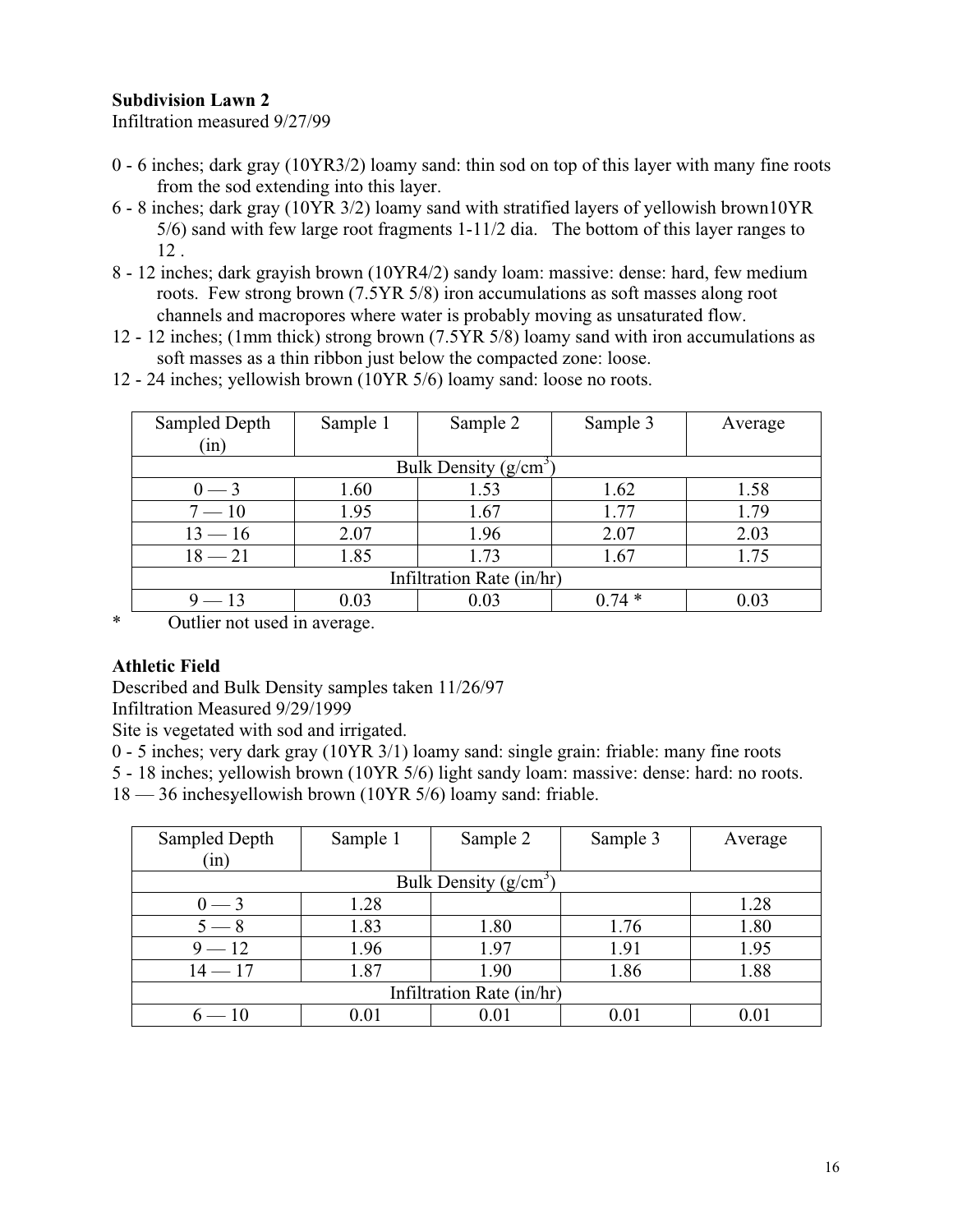# Appendix B.

# **New Jersey Permeability Test Sites Summary of Index and Permeability Tests**

| Sample     | Site                      |         |                                                                                                                         |         |         | <b>Percent Passing</b> |               |         |         |         |         | <b>USCS</b>       | LL      |                  | PI BD Field       | Max<br>DD | Water<br>opt  | Gs       | $D(\mathcal{Q})$<br>test | Wc@<br>test   | Comp<br>Perm |
|------------|---------------------------|---------|-------------------------------------------------------------------------------------------------------------------------|---------|---------|------------------------|---------------|---------|---------|---------|---------|-------------------|---------|------------------|-------------------|-----------|---------------|----------|--------------------------|---------------|--------------|
| No.        | Name                      |         | $\vert 0.002 \vert 0.005 \vert 0.02 \vert 0.05 \vert \# 200 \vert \# 140 \vert \# 40 \vert \# 10 \vert \# 4 \vert 3/4"$ |         |         |                        |               |         |         |         |         | Class             |         |                  | g/cm <sup>3</sup> | $g/cm^3$  | $\frac{0}{0}$ | $g/cm^3$ | g/cm <sup>3</sup>        | $\frac{0}{0}$ | cm/sec       |
|            |                           |         |                                                                                                                         |         |         |                        |               |         |         |         |         |                   |         |                  |                   |           |               |          |                          |               |              |
| $00 - 203$ | Woods                     | 5       | 6                                                                                                                       | 13      | 16      | 16                     | 17            | 64      | 93      |         | 96 100  | <b>SM</b>         |         | NP NP            | 1.58              | 1.83      | 11.5          | 2.64     |                          |               |              |
| $\circ$    | $\circ$                   | $\circ$ | $\circ$                                                                                                                 | $\circ$ | $\circ$ | $\circ$                | $\circ$       | $\circ$ | $\circ$ | $\circ$ | $\circ$ | $\circ$           | $\circ$ | $\circ$          | $\circ$           | $\circ$   |               | $\circ$  |                          | $\circ$       | $\circ$      |
|            | 00-204 Subdivision Lawn 2 | 8       | 9                                                                                                                       |         | 22      | 23                     | 23            | 61      | 90      | 94      | 100     | <b>SM</b>         | NP      | NP               | 1.80              | 2.00      | 9.0           | 2.66     |                          |               |              |
| $\circ$    | $\circ$                   | $\circ$ | $\circ$                                                                                                                 | $\circ$ | $\circ$ | $\circ$                | $\circ$       | $\circ$ | $\circ$ | $\circ$ | $\circ$ | $\circ$           | $\circ$ | $\circ$          | $\circ$           | $\circ$   |               | $\circ$  |                          | $\circ$       | $\circ$      |
| 00-205     | Pasture                   | 6       | 6                                                                                                                       | 15      | 18      | 18                     | 19            | 59      | 93      | 97      | 100     | <b>SM</b>         |         | NPNP             | 1.47              | 2.00      | 8.5           | 2.68     | .47                      | 9.5           | 1.7E-03      |
|            |                           |         |                                                                                                                         |         |         |                        |               |         |         |         |         |                   |         |                  |                   |           |               |          |                          |               |              |
| 00-206     | Single House              |         |                                                                                                                         |         |         | $\overline{ }$         | 8             | 39      | 75      | 84      |         | $100$ SW-SM NP NP |         |                  | 1.67              | 1.92      | 8.5           | 2.65     |                          |               |              |
| $\circ$    | $\circ$                   | $\circ$ | $\circ$                                                                                                                 | $\circ$ | $\circ$ | $\circ$                | $\circ$       | $\circ$ | $\circ$ |         |         | $\circ$           | $\circ$ |                  | $\circ$           | $\circ$   | $\circ$       | $\circ$  | $\circ$                  | $\circ$       | $\circ$      |
|            | 00-207 Subdivision Lawn 1 | $\circ$ | $\circ$                                                                                                                 | $\circ$ | $\circ$ |                        | $\mathcal{I}$ | 54      | 95      | 99      | 99      | SP-SM             |         | NP <sub>NP</sub> | 1.78              | 1.78      | 10.5          | 2.66     | 1.78                     | 10.5          | 1.5E-03      |
|            |                           |         |                                                                                                                         |         |         |                        |               |         |         |         |         |                   |         |                  |                   |           |               |          |                          |               |              |
| 00-208     | Garage Lawn               |         |                                                                                                                         |         |         | $\overline{ }$         | 8             | 32      | 64      | 76      | 97      | SP-SM NP NP       |         |                  | 1.82              | 2.06      | 8.1           | 2.64     | 2.06                     | 8.1           | 4.1E-05      |
|            |                           |         |                                                                                                                         |         |         |                        |               |         |         |         |         |                   |         |                  |                   |           |               |          |                          |               | 7.1E-05      |
| 00-209     | Cleared Woods             | 9       | 10                                                                                                                      | 16      | 22      | 24                     | 27            | 60      | 81      | 86      | 99      | <b>SM</b>         | 14      | $\overline{2}$   | 1.83              | 2.04      | 9.0           | 2.68     |                          |               |              |
|            |                           |         |                                                                                                                         |         |         |                        |               |         |         |         |         |                   |         |                  |                   |           |               |          |                          |               |              |
| $00 - 210$ | Athletic Field            | 9       | 13                                                                                                                      | 16      | 20      | 20                     | 21            | 73      | 91      |         | 94 100  | <b>SM</b>         | 16      | 3                | 1.95              | 1.92      | 11.0          | 2.66     | 2.02                     | 10            | $2.2E-07$    |

BD Field: Bulk Density, Field Test<br>Max DD: Maximum Dry Density u

Maximum Dry Density using Standard Proctor Test

Water opt: Water Content at which Maximum Dry Density was obtained

Gs: Particle Density

D @ test: Density of repacked sample when tested

Wc @ test: Water Content of tested repacked sample

Comp Perm: Computed Permeability